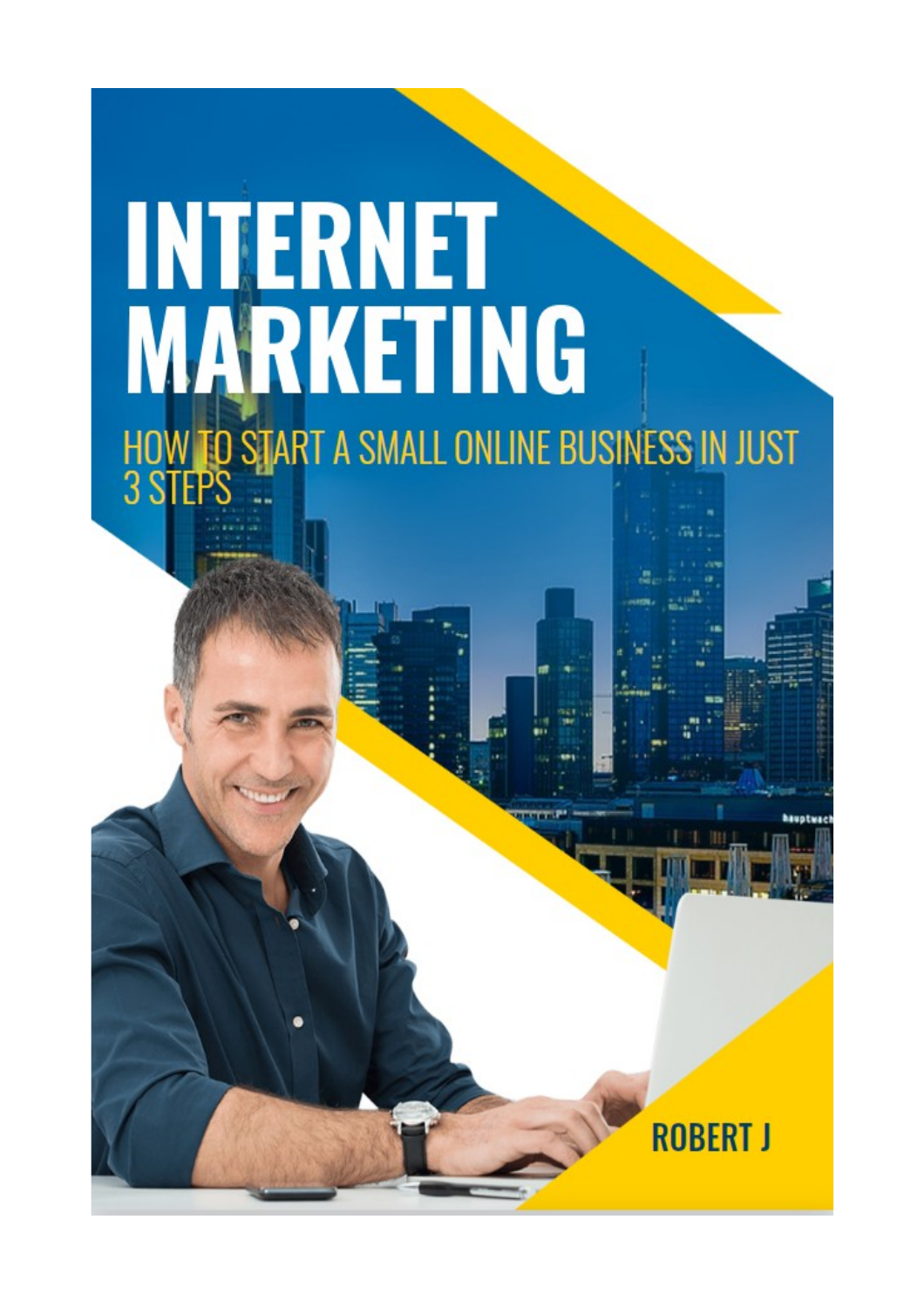#### **Contents**

Legal Disclaimer About The Author Just 3 Steps To Online Success Step One Step Two Step Three Phantom Niches Market Diagrams Keyword Research Product Creation Types Of Written Content Traffic The Myth Of The EMD Setting Up Your Website Getting A Domain Name Payment Options List Building Free & Paid Traffic

#### **WORKBOOK (print these pages out)** *Contents*

What Market Am I In? Keywords To Focus On Domain Name Product Research Ideas For Missing Product Research & Write Your Product Traffic **Sales**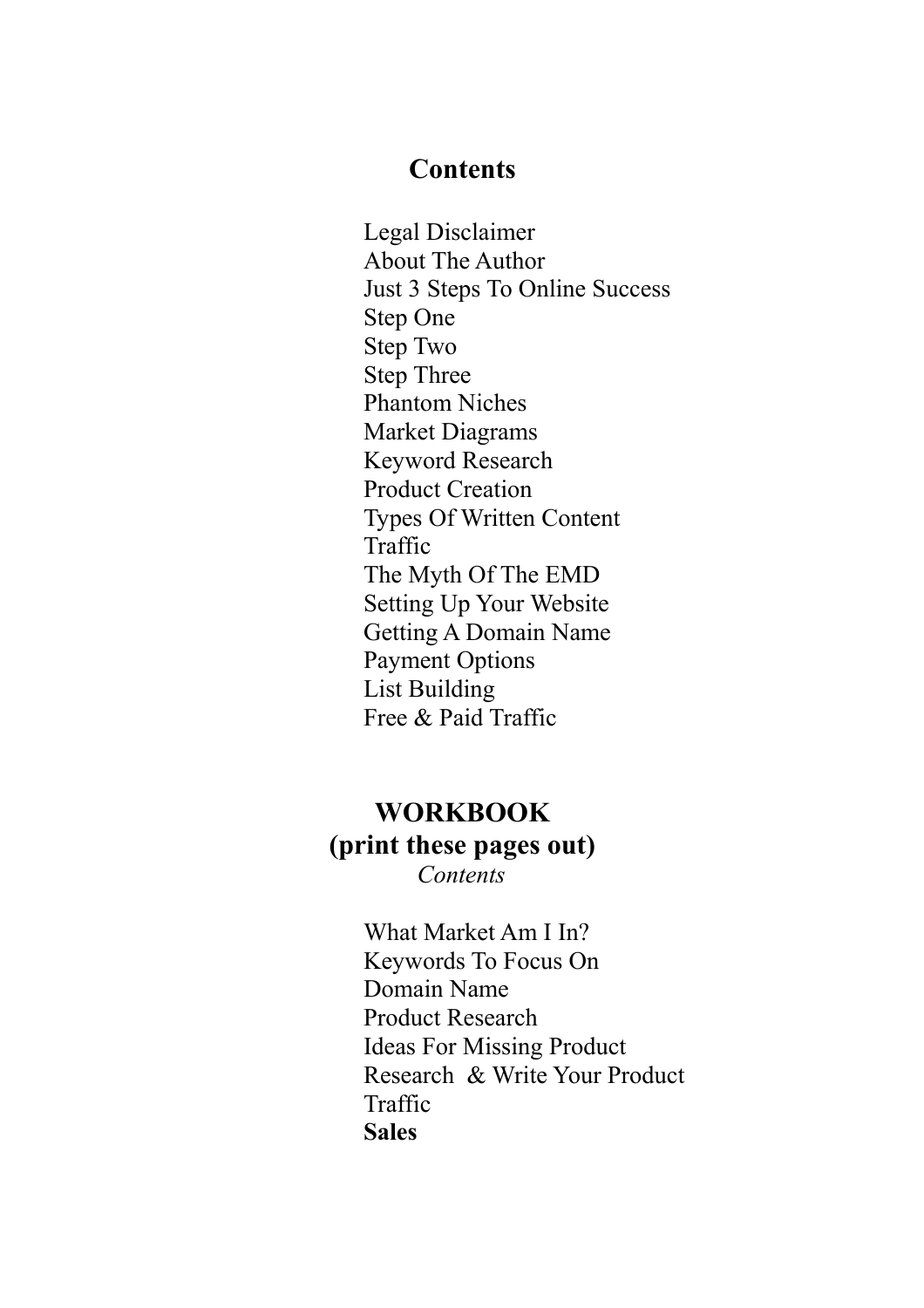#### **Legal Disclaimer**

This book is written for information purposes only. Nothing in it shall be construed as legal advice but as guidance for further research.

There are no claims made as to potential income as the author has no control over how you will use the contents therein.

To profit from this document it is expected that you have a good mastery of the language you are wanting to write in as well as an understanding of the psychology of the people you are writing to.

This book introduces the foundation principles of starting an online business but you will need to gain greater skills if this is absolutely brand new to you.



#### **About TheAuthor**

Robert James is an Internet Marketer, researching and producing products for downloading onto your devices. The basic philosophy is to encourage the reader to have their own dream in life and develop the skills and methods to be able to achieve it. The author is at the stage in life to demonstrate that this is possible for everyone. Why not download his motivational book for free:

[How A School Cleaner Is Living The Dream](https://addingtowealth.com/how-a-school-cleaner-can-live-the-dream/)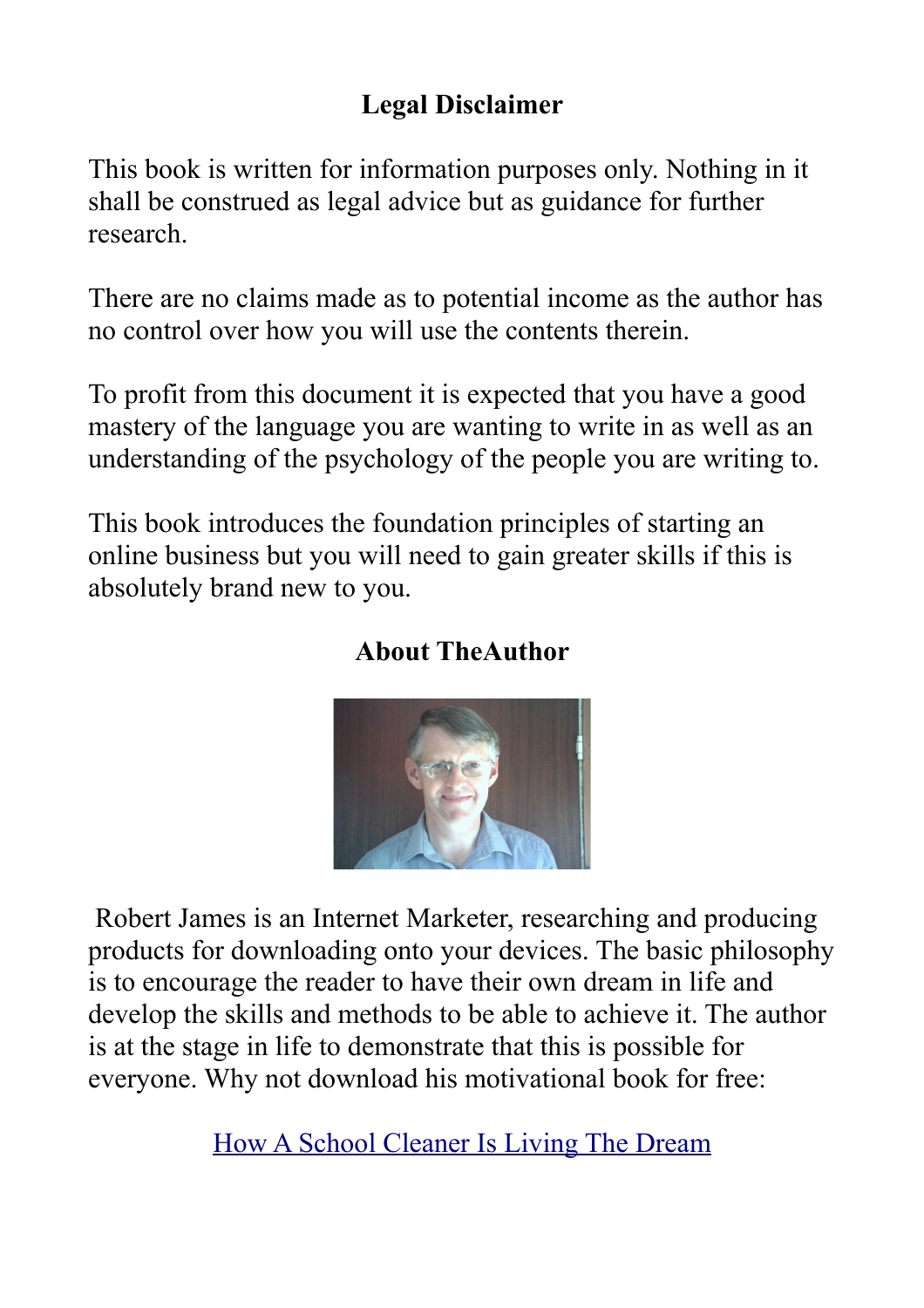#### **Just 3 Steps To Online Success**

If you have already carried out some research into starting your own online business, you might already be feeling overwhelmed by the level of information available.

DON'T PANIC!

All Internet marketers face the overwhelm syndrome thoughout their careers.

HOWEVER, you will be very pleased to know that the whole business can be broken down into just 3 STEPS.

This book is dedicated to introducing you to those steps and guiding you along in taking them with understanding.

By the time you have implemented the ideas and practices in this book you will be able to be successful in whatever niche or niches you enter.

BUT BE WARNED! 95% of all the people who try Internet Marketing actually *fail.* This is not because it does not work – it does work very well, and millions are made each year by many thousands of people across the world. But people fail because they want instant results!! Sorry that does not happen.

Years ago (about 10 or so) you could put up a one page website full of adsense ads and a tiny blogpost and get traffic from Google very quickly. But no more!

The one principle you need to remember if you want traffic from Google is that they are trying to give their customers the best experience they can. That means providing them with **quality content** and plenty of it.

You may have heard about the Google purges called by deceptively friendly names such as the *Panda Update*. These had the effect of delisting thousands of websites overnight!!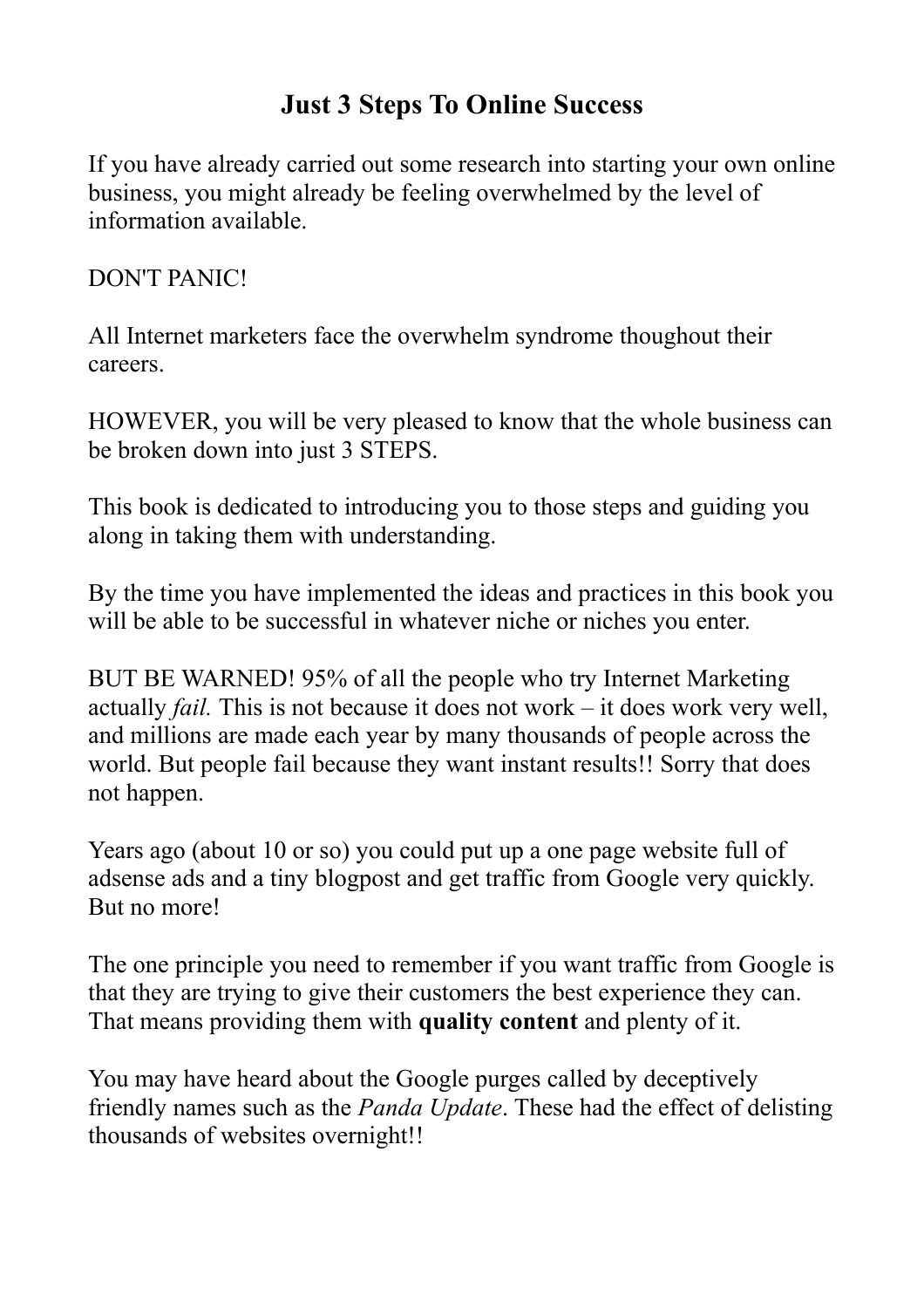Among the types of sites that got delisted were ARTICLE DIRECTORIES. Ezinearticles.com was often to be found on page one of Google for thousands of keywords. But those keywords came from articles that were very poorly written. By this I mean, bad grammar, poor spelling and gibberish statements. Have the writers never heard of proofreading, spell check and peer review? (By peer review I mean to let other people read what you have written before you publish it. You know what you intend to say but does that come across in the way you have written it?). As a writer you need to demonstrate that 11 or so years of education have not been wasted on you.

You will still find recommendations to use article directories. Here is a list of ones being promoted still. By all means check them out, but remember you are looking for quality of content.

| SN | <b>Article Submission Sites Name</b> | <b>Domain Authority</b> | <b>Page Authority</b> | Alexa<br><b>Ranking</b> |
|----|--------------------------------------|-------------------------|-----------------------|-------------------------|
| 1  | https://github.com/                  | 95                      | 84                    | 62                      |
| 2  | https://seekingalpha.com/            | 90                      | 67                    | 1986                    |
| 3  | https://www.axs.com/                 | 77                      | 62                    | 3705                    |
| 4  | http://hubpages.com/                 | 91                      | 69                    | 9768                    |
| 5  | https://www.ehow.com/                | 92                      | 73                    | 11031                   |
| 6  | https://ezinearticles.com/           | 91                      | 72                    | 20314                   |
| 7  | http://www.sooperarticles.com/       | 67                      | 56                    | 82358                   |
| 8  | http://www.articlesfactory.com/      | 65                      | 59                    | 141113                  |
| 9  | https://www.articlecube.com/         | 56                      | 55                    | 355466                  |
| 10 | https://www.articlecity.com/         | 64                      | 59                    | 405946                  |

#### Top 10 Free Do Follow Article Submission Sites list:-

However, by following through on the recommendations in this book you will product excellent content that people will actually pay you for so they can read it.

Ok. I know you are dying to know the 3 Steps To Online Success.

We will explore these 3 steps one layer at a time.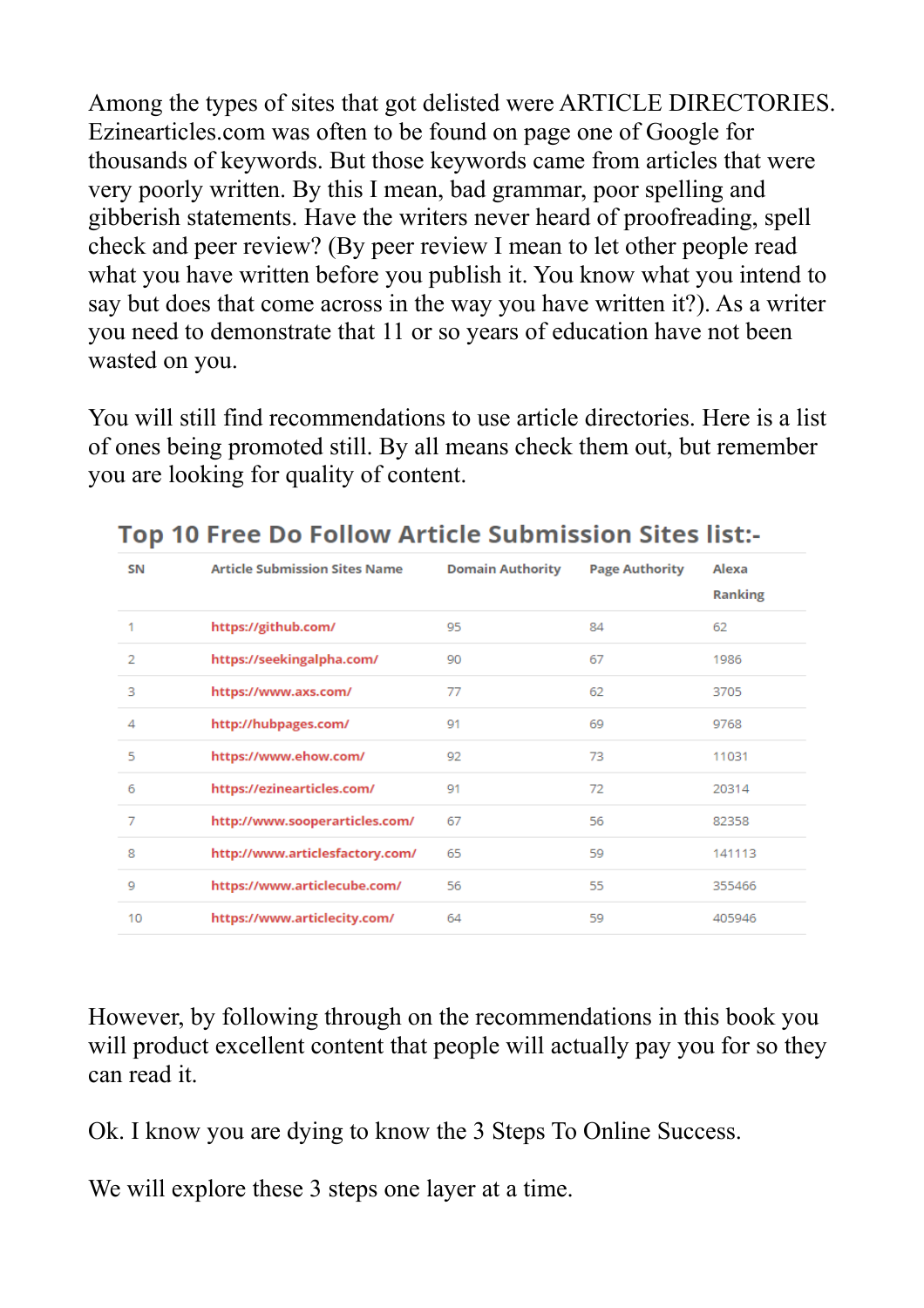STEP ONE – Niche Research

STEP TWO – Product Creation

STEP THREE – Traffic

Doesn't sound too bad does it when listed like that?

We will now look at each of the three steps in more detail. As well as written information with images I will provide links to external trainings that I recommend you use. These trainings are free so worth spending time improving your knowledge about that particular subject.

As well as trainings (that are free) I will make some recommendations on a few products that will make all the difference to the success of your business. Yes I am an affilaite for these products and would get some small commission if you buy into them. But there are many thousands of products that I could recommend but these few are the only ones that I feel you need right now.

The recommendations will vastly improve the quality of your own products and increase the speed at which you can produce them. QUALITY and SPEED need to be your watchwords (and in that order). But avoid the trap of *perfectionism*. It is better to get a product out quickly rather than agonise over which font you should be using or the number of images you need to put in etc.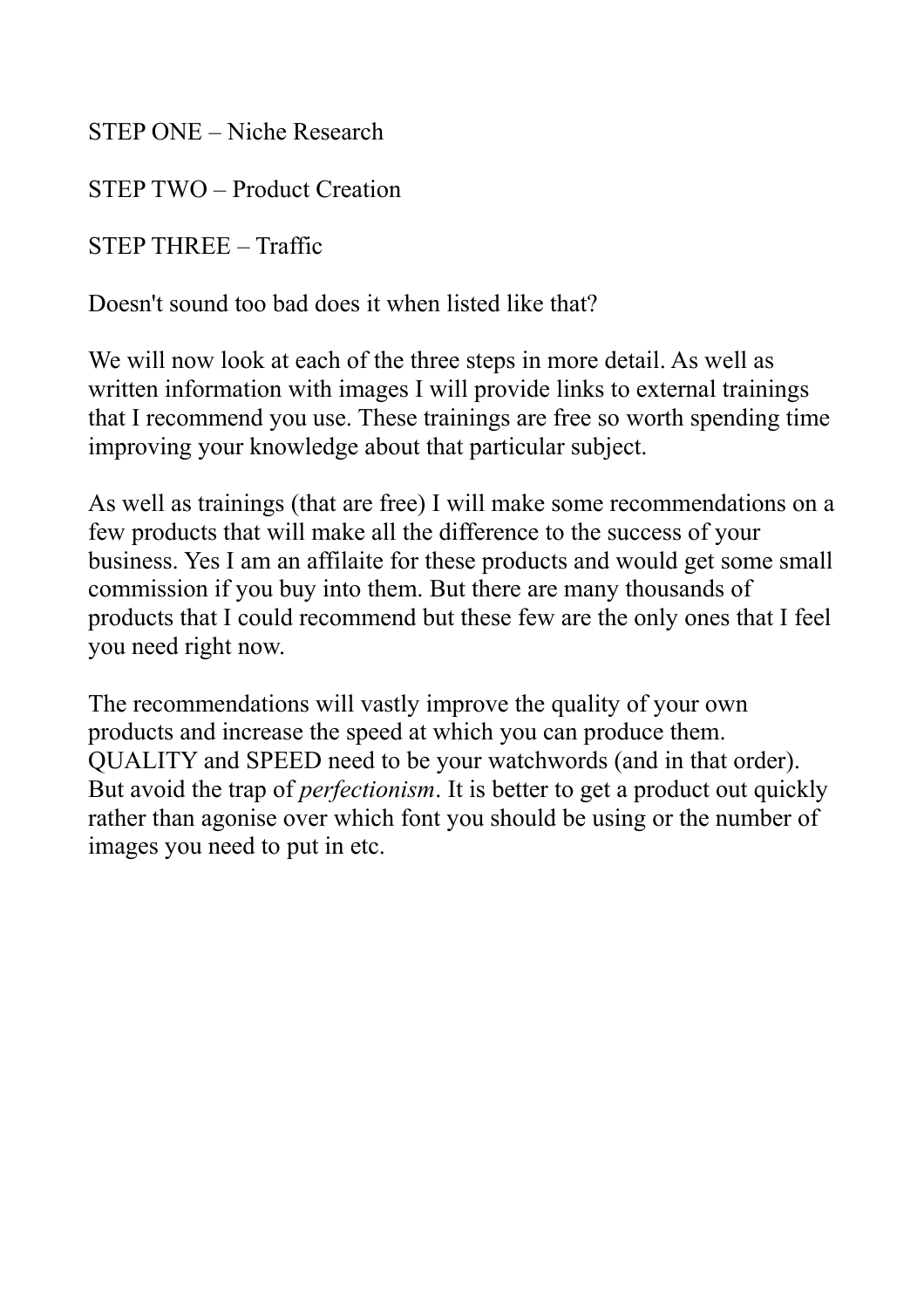#### STEP ONE – Niche Research

Let's get one thing clear before we start, Internet Marketing exists to make you money.

Many websites are put up to provide just information, but those do not fall under this heading.

In reality there are just THREE (yes 3) markets where the vast majority of money is made online. Within these markets are thousands of *niches* which reach particular segments of those markets.

The 3 Markets are:

- 1. Finance
- 2. Health
- 3. Relationships
- 4. 'Other' There are still fortunes to be made outside the big three but these need even more in-depth research.

Now you can't be covering everything so choose which market you want to start with. The diagrams on the following pages give some idea as to how the markets are made up of niches. As you think about them you could draw up your own mindmap as a way of seeing how ideas relate to each other. These maps were made simply with Open Office – the free alternative to Microsoft office. The Draw program was used to quickly create the diagrams.

When you have an idea for a niche, even if it is in one of the big three markets, you need to see if there are already products on sale to that niche. They say there is nothing new under the sun. This is true of Internet Marketing. If noone is already selling something in this niche then maybe it is a "phantom niche". These are niches which on the face of it sound good to you. But when you do keyword research noone is actually searching for that term.

Another saying comes to mind - "don't flog a dead horse". If your pet idea is in fact a phantom then forget it, move on. There are thousands if not millions of genuine niches you can yet discover.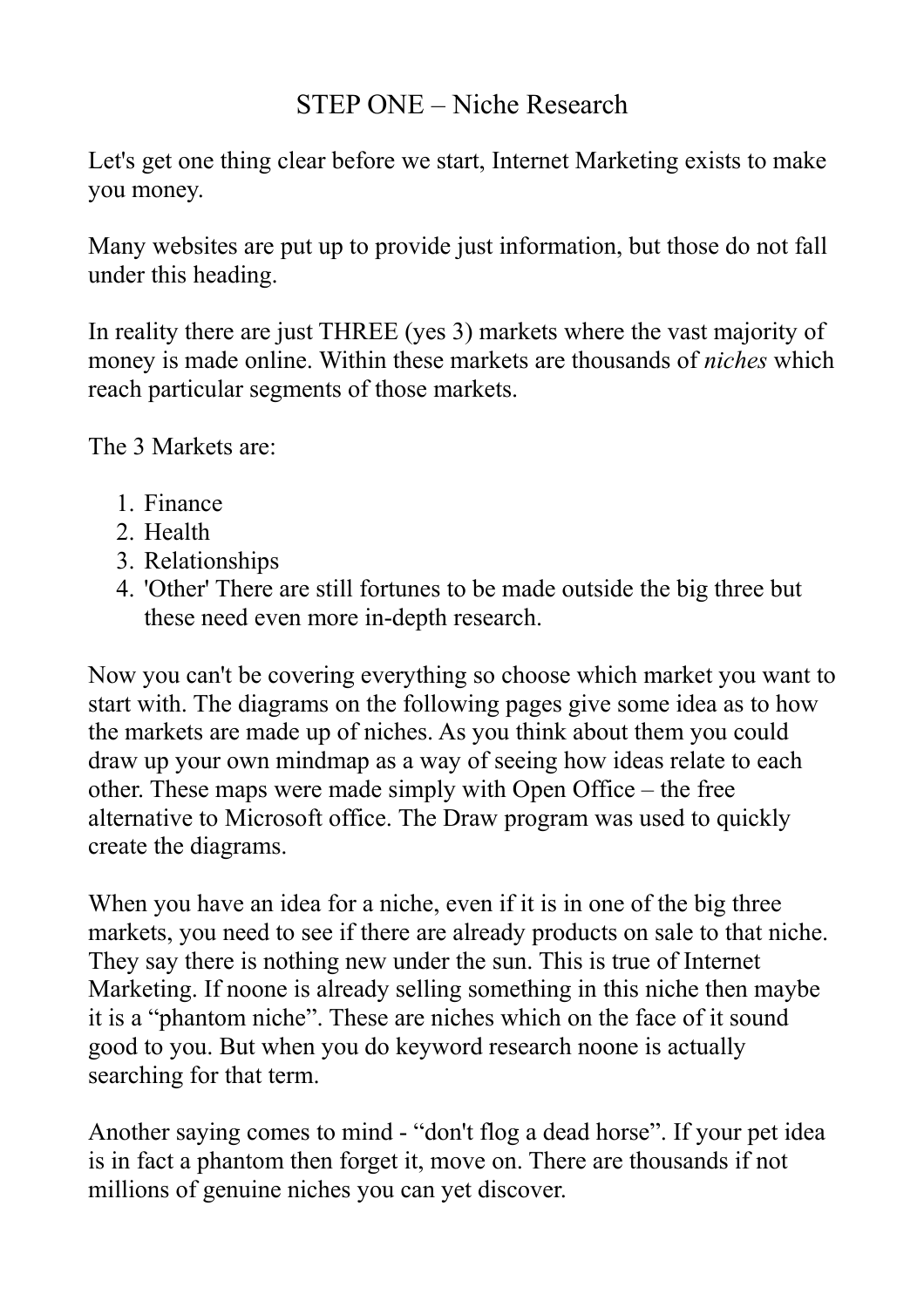

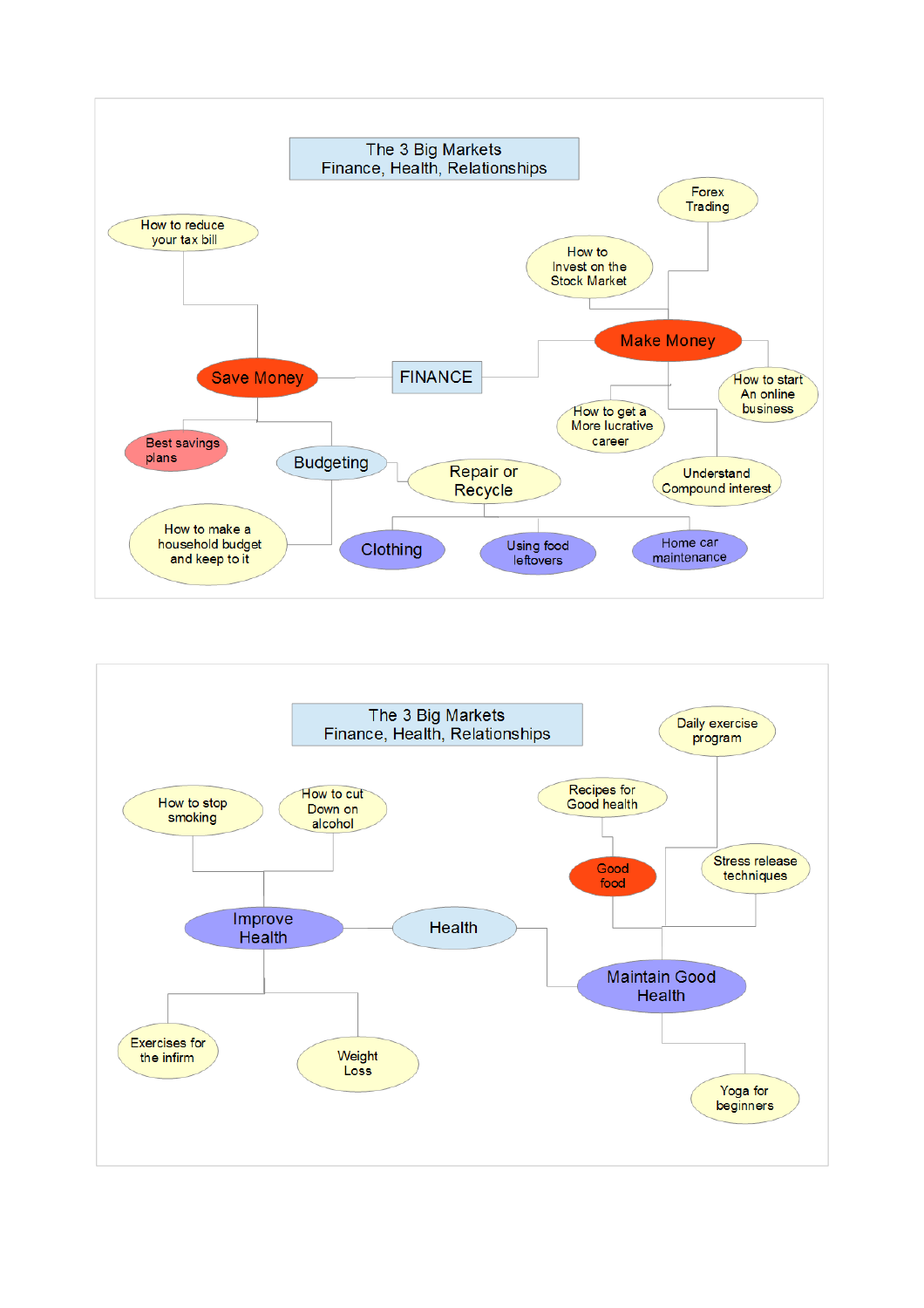

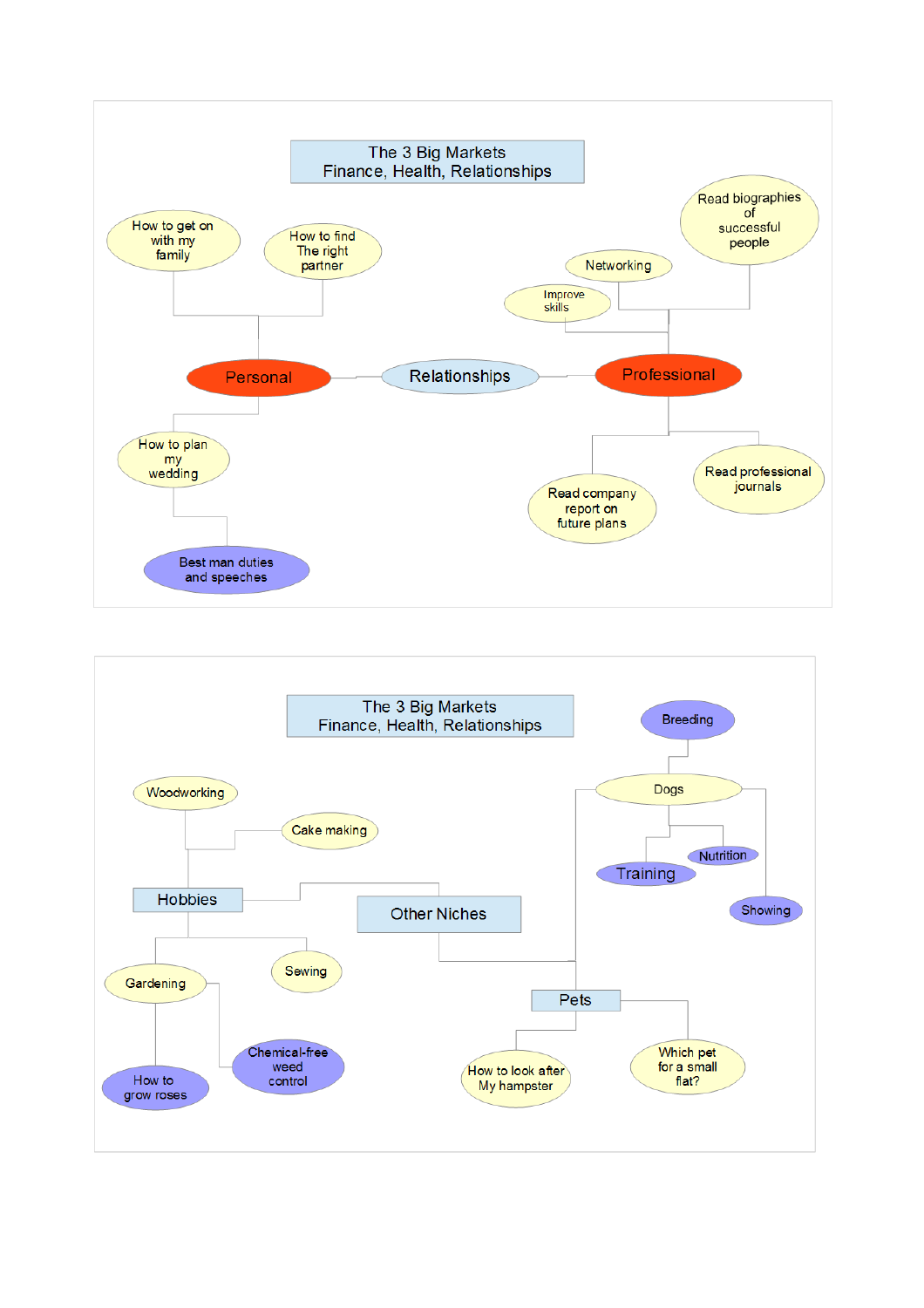Once you have a list of ideas in one of the markets then you need to check the popularity of those ideas. If people are typing words that relate to those ideas into a search engine such as Google, then you can get some data about them.

This is the meaning of *keyword* research. There many tools available to help you do the research, some are free and some are paid for. And they all give you slightly different results just to be confusing.

You can use the basic Google Keyword Planner tool. But these days it needs to be associated with a Google adwords account even if you do not plan on running adwords (ads that you see down the side of search results).

I have access to the Jaaxy keyword tool. It is a free access as part of a membership site that I am part of.

| <b>Keywords</b>                                | Monthly_Searches Estimated_Traffic   QSR |      |     | <b>SEO Powe</b> |
|------------------------------------------------|------------------------------------------|------|-----|-----------------|
| start small business online                    | 33149                                    | 5636 | 33  | 90              |
| how to start an online business on a           | 6904                                     | 1174 | 68  | 84              |
| how to start an online business at a           | 6904                                     | 1174 | 100 | 84              |
| how to start an online business on             | 6904                                     | 1174 | 71  | 84              |
| start online business free                     | 623                                      | 106  | 57  | 94              |
| small business budget                          | 316                                      | 54   | 200 | 83              |
| start your online business                     | 277                                      | 48   | 212 | 82              |
| small business budget template                 | 192                                      | 33   | 57  | 97              |
| start online home business                     | 112                                      | 20   | 35  | 98              |
| starting business online                       | 103                                      | 18   | 113 | 93              |
| How To Start An Online Business On A Budget    |                                          |      | 27  | 84              |
| how to start an online business at home        | 284                                      | 49   | 23  | 91              |
| lhow to start a online business at home        | 284                                      | 49   |     | 91              |
| start an online business from home             | 284                                      | 49   | 142 | 90              |
| how to start an online business at a home      | 281                                      | 48   | 100 | 90              |
| how to start an online business from home      | 281                                      | 48   | 91  | 90              |
| lstart small online business                   | 4074                                     | 693  | 37  | 92              |
| how to start an online business with a website | 64                                       | 11   |     | 93              |
| on how to start an online business.            | 6904                                     | 1174 | 176 | 75              |

This is what the results of keyword research looks like. From your mindmap draw up a list of phrases that people might enter into a search engine to find information they are looking for.

In the keyword tool enter one of the keywords. This will bring back a list of associated keywords with useful information for you.

For the keyword for this book **how to start a small online business** you see interesting results. There are over 33,000 searches every month in the US and if my website got listed on page one of Google I could expect to get over 5,000 visitors to my website.

The QSR is important though. I will explain why. Whenever you put a keyword into Google you often get millions of results. But looking down those results you find that you quickly get some rubbishy recommendations. If you put the term in " " you get far fewer results. If you go to the bottom of the page and click through to the last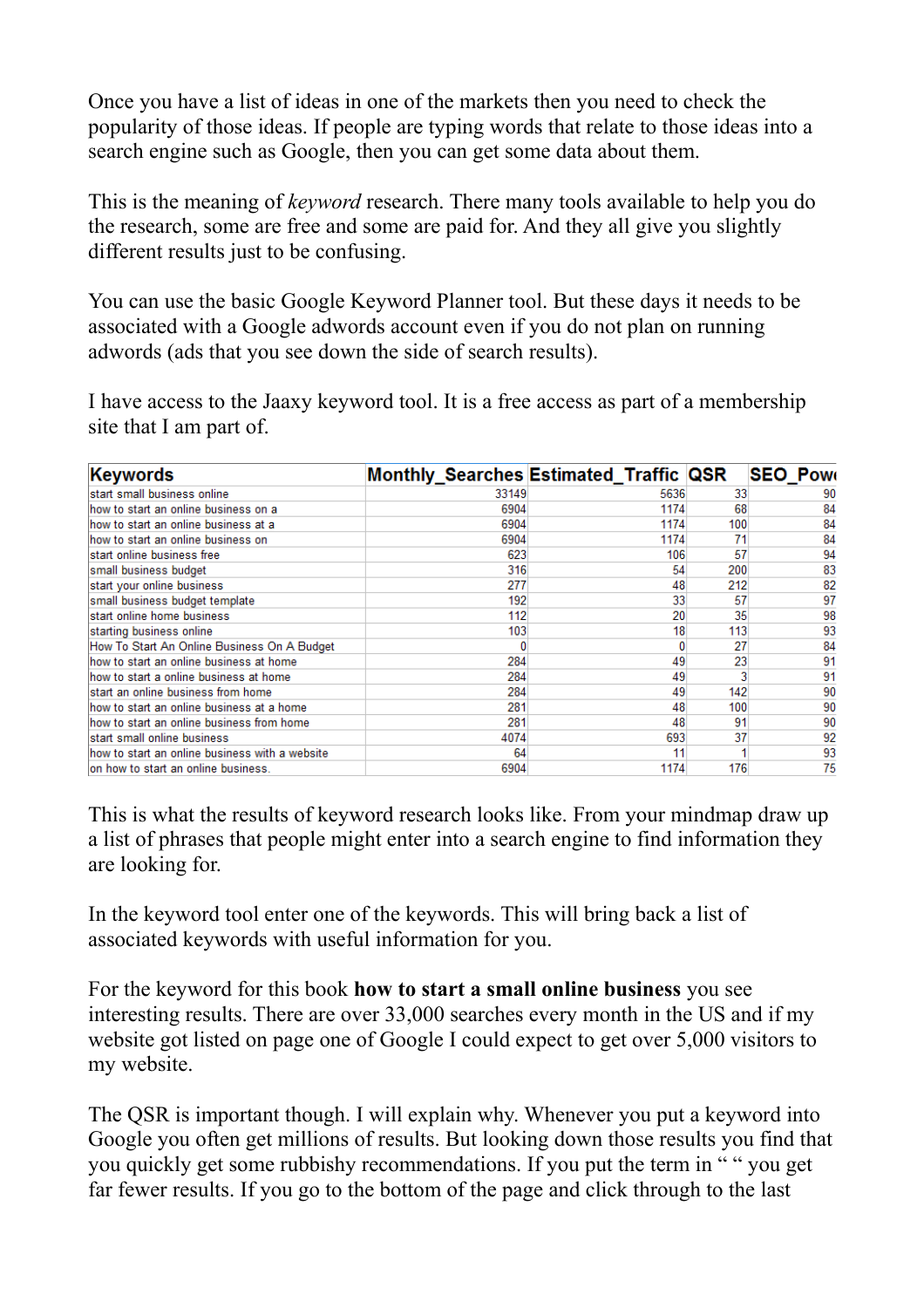page it will tell you at the bottom the number of actual sites that use your specific term. That is the true level of competition you are trying to rank against. That number in Google will be very close to the QSR number in Jaaxy.

Here's access to your first FREE TRAINING:

#### [Keyword Research Training](https://my.wealthyaffiliate.com/training/researching-keywords/a_aid/7f376d8a)

This is an example of the quality of trainings we get every Friday. They are always topical as the internet develops.

**So Part One** of step one is Keyword Research. This gives you a list of keywords from which you need to select a dozen or so to concentrate on for the next stage.

**Part Two** of step one is to research current product offerings. This stage is to see what products are already being produced to meet the needs of these searches.

Firstly, enter each keyword in turn into Google and see what comes back. Are there downloadable products for people to purchase? Check out each of the top websites and see what they are offering.

If there seems to be a good deal of products then go onto your next keyword.

After the search engine stage you need to go elsewhere. See what products (by products I am refering to e-books, videos, and podcasts) are listed on Amazon, even E-bay. Go to Clickbank.com and check out the Marketplace. Do the same at JVZoo.com. If suitable go to Whiley Publishing and see if there is a "Dummies" book for that topic. Publishers need hope of sales before they go to the cost of commisioning a book.

You are looking for an opening in the market. You will be buried alive if there are already plenty of quality offerings, especially from large websites. But as you work the keywords you will quickly come across the 'aha' moments where you feel confident you can offer the market a quality product.

Then go back and do the same with the next batch of keywords.

The result should be a list of 'angles' you can focus on with your own product.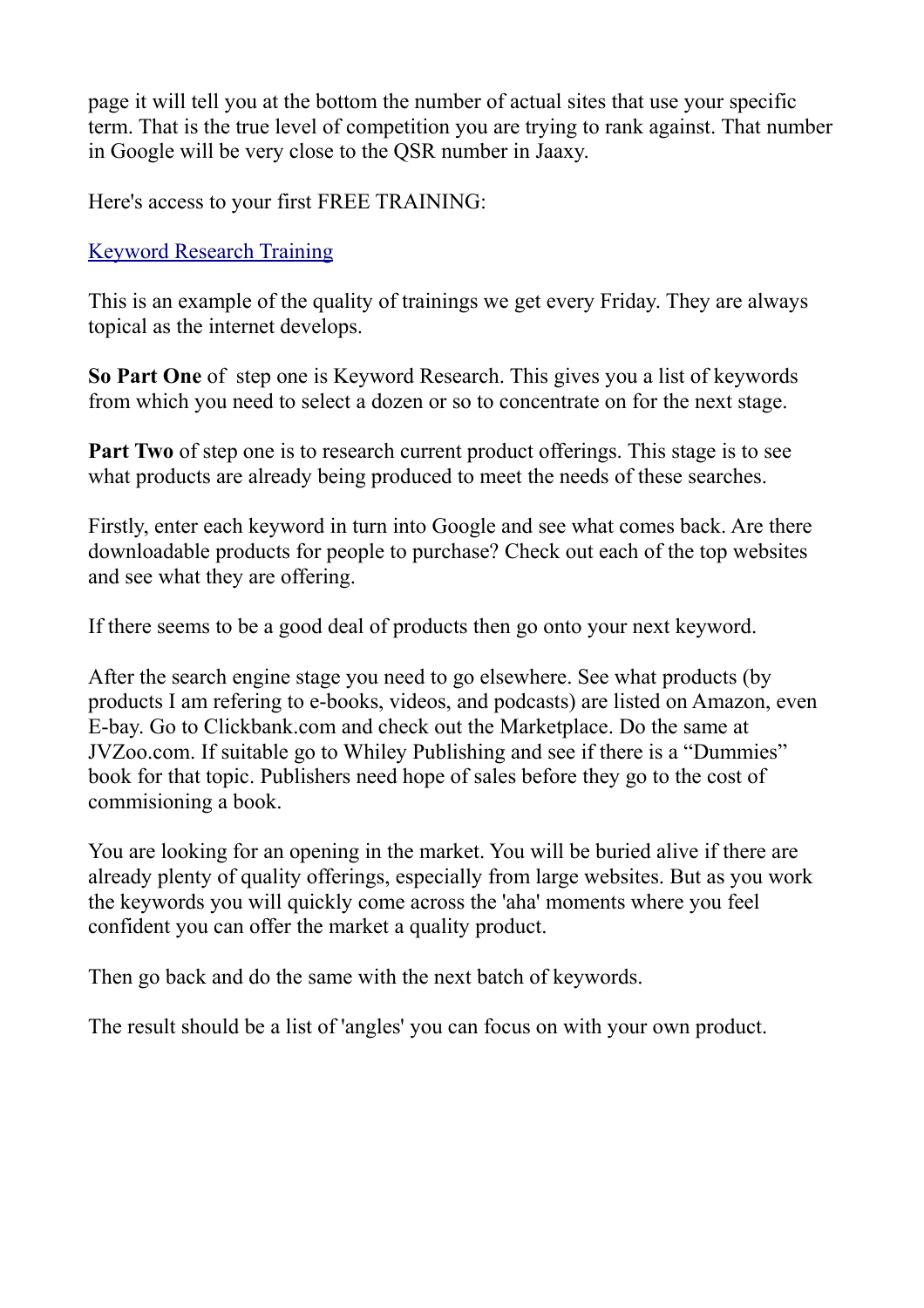#### **Check list time:**

- 1) NICHE RESEARCH
	- a) Keyword research Monthly SearchVolume – QSR competiton figure
	- b) Present range of products on offer
		- Their price point
		- Their quality
		- Their 'angle'
		- Their marketplace. How easy is it for people to find them

 c) (briefly) outline the content of your own product. What keywords (needs of your customers) are you supplying the solution to?

\*\*\*\* Always remember this point. You are not just creating a beautiful product, but you are supplying a solution to someones needs \*\*\*\*\*

For example, in the dog training niche, a product called How To Stop Your Jack Russell Biting The Postman may well stand out as being a 'missing' product. But at this stage don't get too caught up in specifics. You also need a list of associated keywords so you can quickly follow up on your initial product with more, quality, offerings.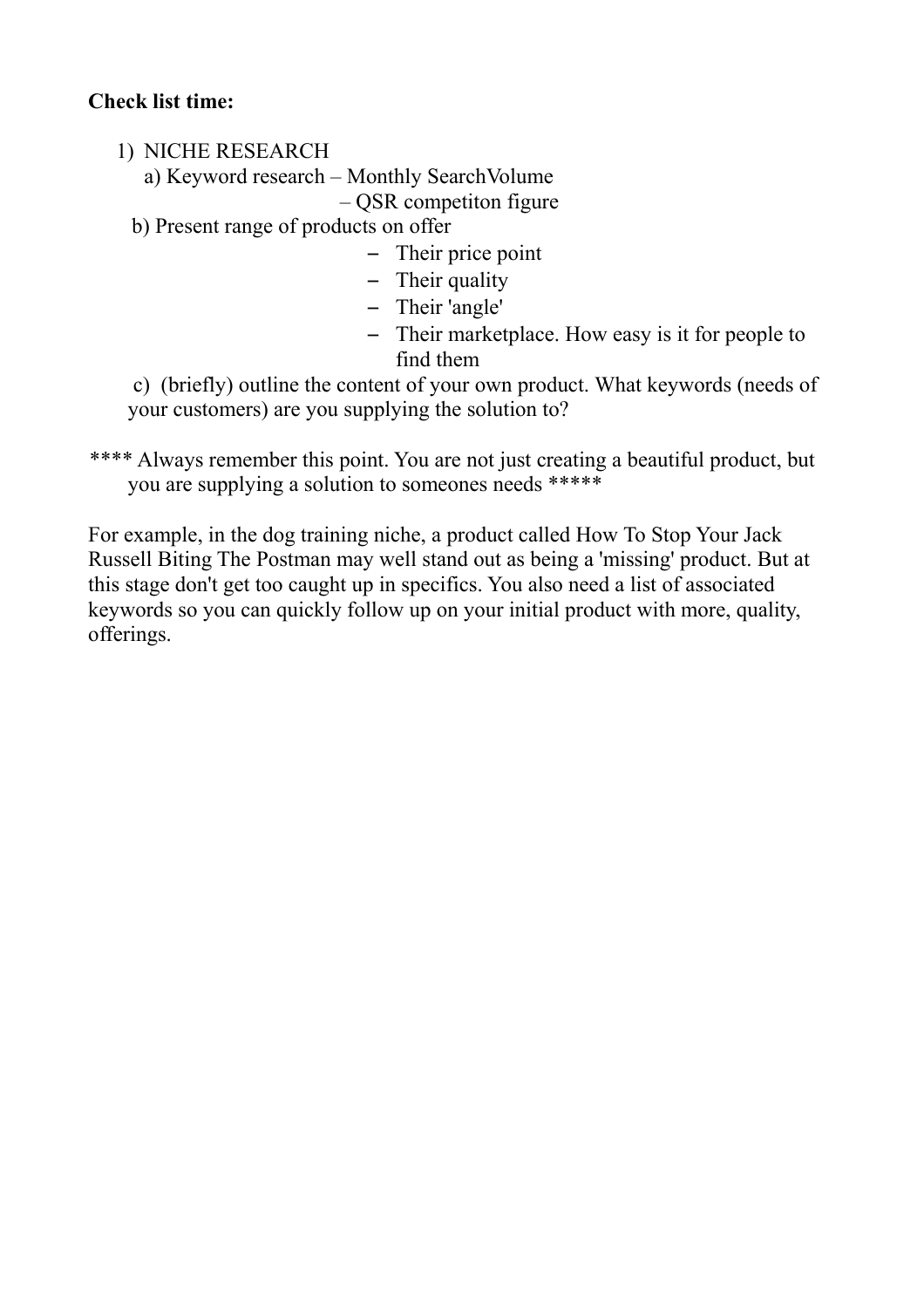#### Step Two -Product Creation

From an Internet Marketing point of view, we are looking at *downloadable* products. Physical products belong to e-commerce not Internet Marketing per se. But of course if appropiate you can *also* offer physical products alongside the digital downloads.

By downloadable products I am refering to:

- 1. E-books
- 2. Videos
- 3. Podcasts.
- 1. E-books are most commonly in pdf format. As well as the written word they contain (or should contain) relevant images. They can also contain hyperlinks to online resources. This enables the book to be a living, interactive thing not just a passive read.

They need to be of sufficient length to justify the price point you are pitching at. But above all the reader needs to appreciate that they have *quality* in their purchase.

2. Videos are now almost compulsory as a product creation. These can be either 'real-life' where you talk directly to the camera and maybe demonstrate a particular process. Or the videos can be animations. Often used as 'explainer' vidoes this medium is good for non-physical training situations. Graphics and the spoken word together make for great sensory input.

You will find such videos associated with this e-book.

3. Podcasts. One of the easiest product creations is to record yourself, or someone else, reading your e-book out loud. These are very popular in today's fast moving, always-on-the-go society. People can listen to you while on the way to work or out jogging etc.

To give real value to your product you can offer it in all three formats. This gives you the opportunity to offer the ebook at a relatively low price and then offer the podcast as an upgrade. Later you can package the two together and then reoffer them as a complete package. A series of videos on the same subject becomes a 'training course' in it's own right. Yet another medium you can offer alone, as an upgrade or enhanced package.

We will look at all three of these mediums in more depth.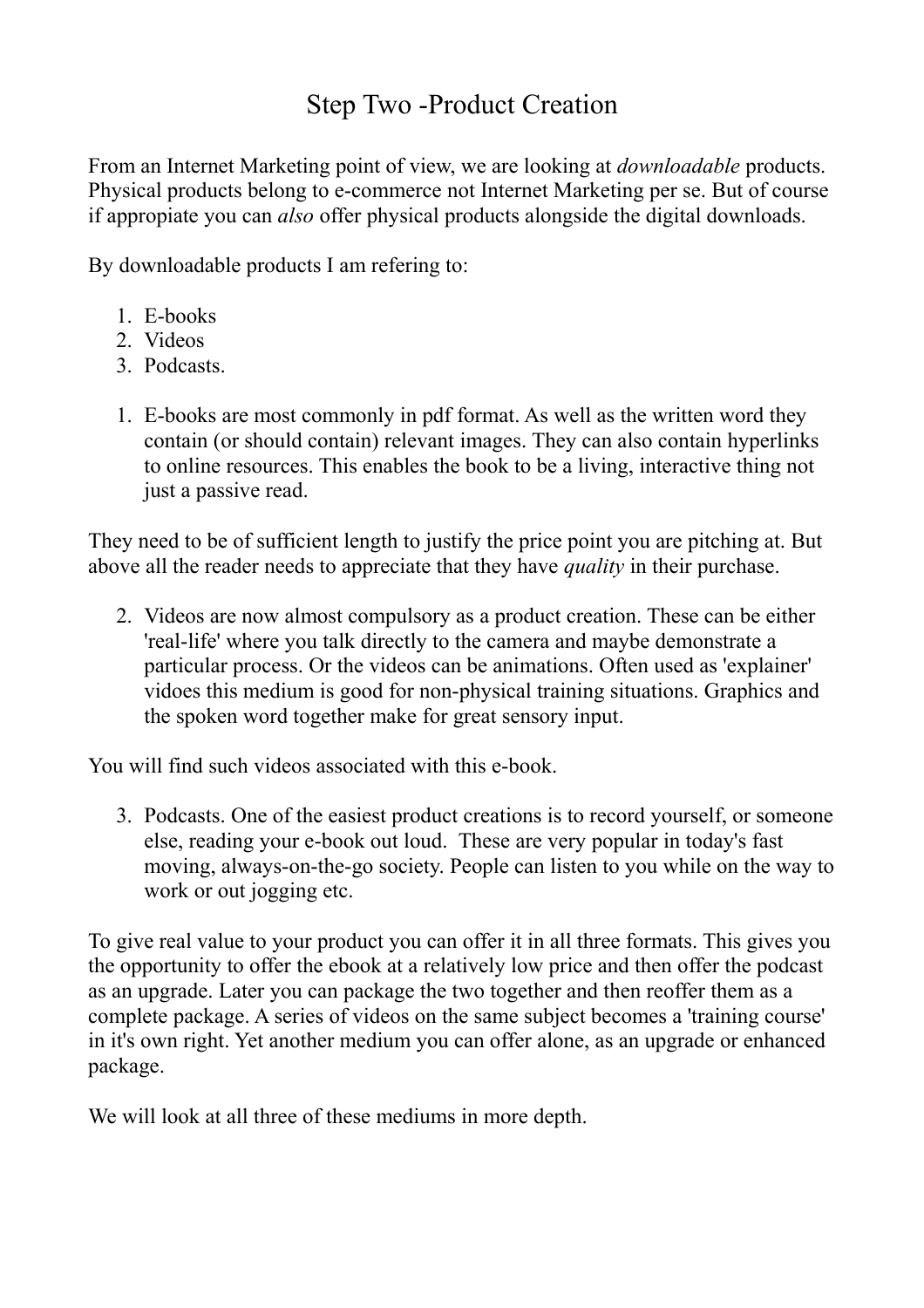But with all your wonderful product creation you need to keep 3 things in mind:

- 1. What gap in the market are you filling? What are the keywords you are focusing on? Don't get caught in the trap of 'keyword stuffing'. This is an outdated technique where you look for opportunities to repeat the keyword as many times as possible in the product. If you do that now Google will slap you!! Instead use the keyword naturally in the title and in the introductory paragraph. Then write naturally using the keyword if appropiate but using other, related words as needed to give the reader the information they are looking for. Google is very good at understanding 'associated' words. You will find that quite by chance Google starts ranking you for hundreds of keywords you didn't even think about. These references to Google apply to what you write on your website rather than what you put in an e-book. But your e-book gives you the related material to put on the website to entice buyers to part with their cash! *Your e-book carries on from your website.* After all you can't put 10,000 words on a website, can you? (Don't be a smart ass!! The point I am making is that you put enough on your webpage to interest the visitor. But you leave them begging to know more by continuing the read through buying your e-book or watching your video or listening to your podcast).
- 2. If you are not actually filling a gap in the market as such, then is your product of better quality than the competition? Or are you making your product easier for the customer to find?
- 3. Are you developing effective traffic techniques to get your product in front of potential customers? You can have the world's greatest product but if noone knows about it then your sales will be a big, fat, zero! More on traffic later. But having all these things in mind will help guide your product creation.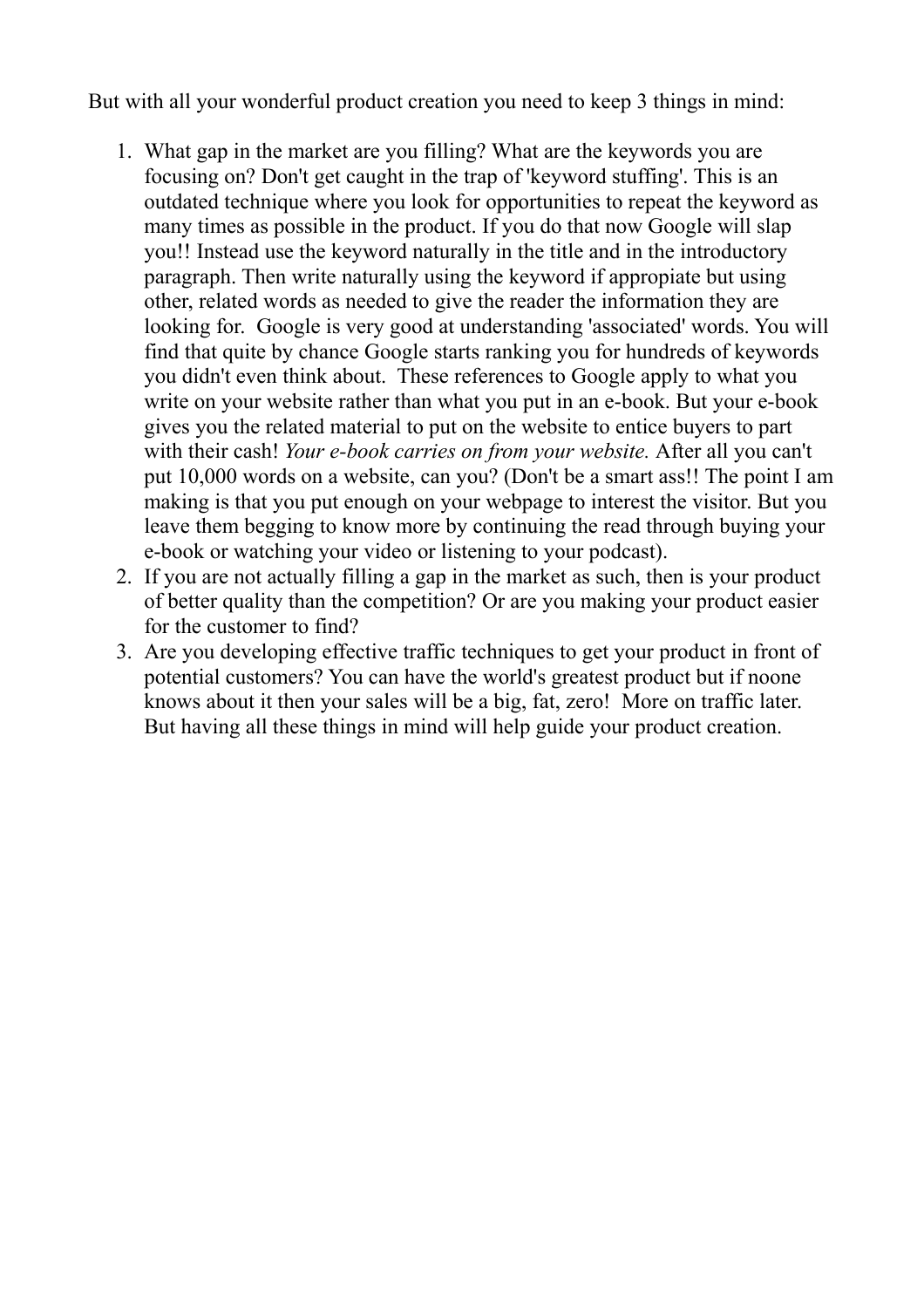#### **Types of Written Content**

- 1. How to …...
- 2. FAQ
- 3. Interview with …....
- 4. List
- 5. Case study
- 6. Resource Directory
- 7. Idea generator
- 8. The First Year Of …..
- 9. Niche Business
	- Bookstore Owner's Guide To Marketing
	- Real Estate Agent's Guide To Marketing
	- Hair Salon Owner's Guide To Marketing
- 10.The Bridge (combine 2 unrelated topices into one report)
	- Time Management For Single Parents
	- The Internet Marketer's Diet
	- The Home Schooler's Guide To Making Money At Home.
- 11. Shortcuts
- 12. Advanced Guide
- 13. Time Frame
- 14. Personal Profile
- 15. Planner
- 16. What To Do When …..
- 17. Pop Culture Lessons
- 18. Current Events Tie-in
- 19. Save Money
- 20. Make Money
- 21. Faster & Faster
- 22. Barriers & Mistakes
- 23. Turn Into …
- 24. The 5-Minute Guide
- 25. Survival
- 26. Top Picks
- 27. Age Specific

These of course are just idea points. But they are developed more in a resource that you really, really need as an online marketer. The most important thing that you do is to CREATE CONTENT. You need to do it *fast* and to a *good quality*. If appropiate you can combine two or more styles in the same product.

The UCS is over 700 templates full of ideas which will inspire your content research and provide layout ideas that speed up the preparation of your written product – from blog post to written e-book to video script.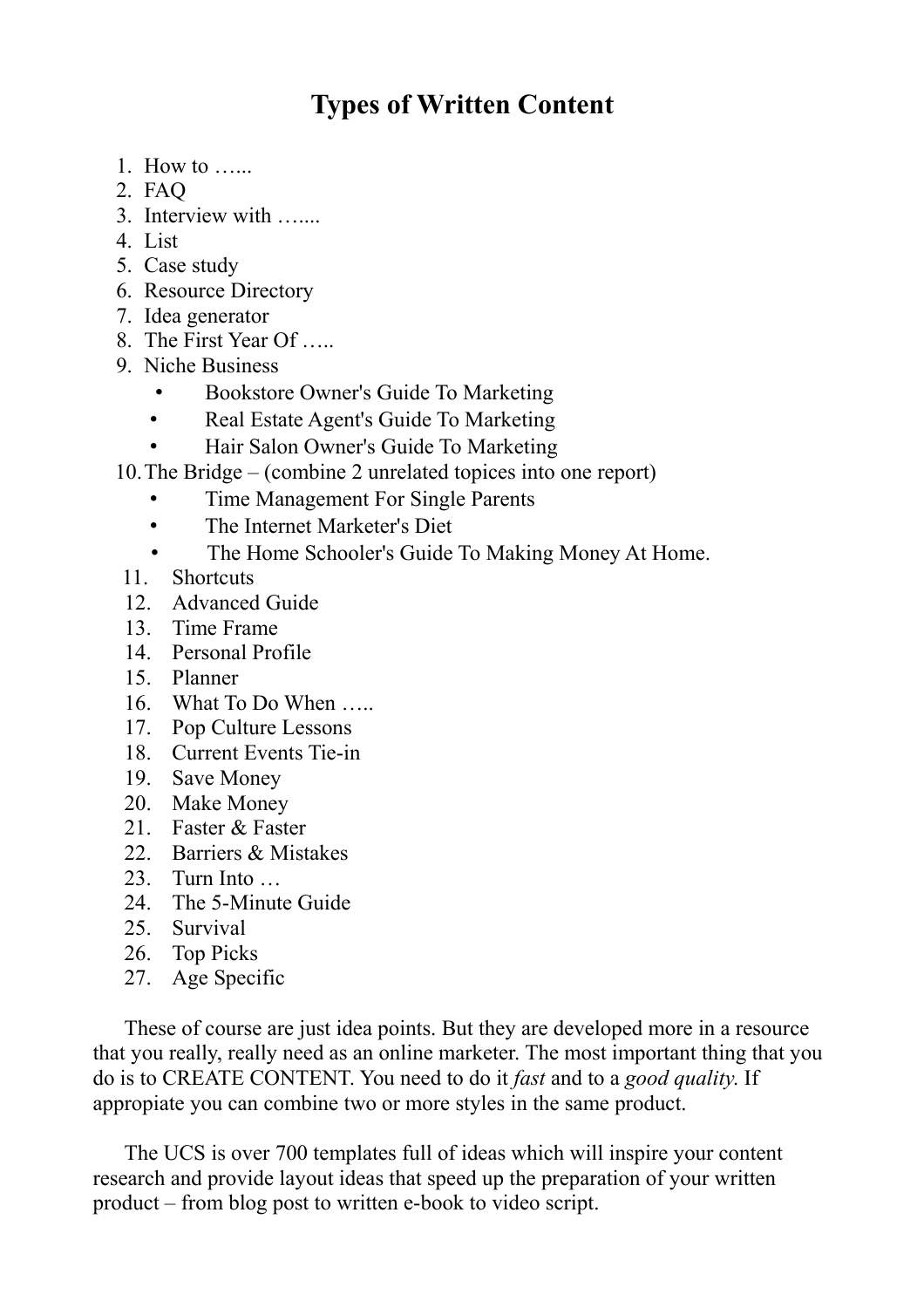I recommend you to take a serious look at it. [UCS Info](http://nanacast.com/vp/10002130/633344/) over 200 pages!! not a scrappy "report"!!

These templates will help you to get your material together in an orderly way as well as provide new inspirations for ideas you had not yet considered. But I will help you go further when it comes to creating your finished product. If you have downloaded my free book (see below) you will see the presentation is very stylish. What in the past would have been probably a fairly bland style is now quite flashy! But that is for later. For now do your research and get your material together.

As you are not writing a novel, don't just sit there making up things in your own head. You need to do research, you need to find sources for your information. Beware of 'fake news' type of resources. These are those full of opinions rather than facts.

Once again the UCS will help you here in the chapter on "How To Research an Information Product". It adds to your 'expertness' if you quote reliable resources as well as declaring your own, real life experiences (if those are appropiate to the book you are writing).

#### **A Key Tip Here!**

Don't try to be alone in your field of expertise! If you feel you are the only one "crying in the wilderness" then maybe you are in too small a niche. You need to be one of many but with an interesting angle. After all, just how many cooking and baking programs do we need on TV? Another one will do just as well if they choose a new angle.

In my free, motivational e-book "How A School Cleaner Is LivingThe Dream" I refer to Bob's Burger Bar. I am sure most of us can cook a burger and put it in a bun with some salad and sauces. But which business do you think has the better chance of success? Me opening "Bob's Burger Bar" and "Selling the best burgers in the state" or me running a McDonald's franchise? The answer has nothing to do with the actual burgers! The point I am making is that too many Internet Marketers try to run their own "burger bar". Instead what they should be doing is aligning themselves with already successful online marketers. You have received this product as a direct result of me doing that. (If you would like a free copy of my inspirational book "How A School Cleaner Is LivingThe Dream" you can get it here. [FREE BOOK](https://addingtowealth.com/how-a-school-cleaner-can-live-the-dream/) )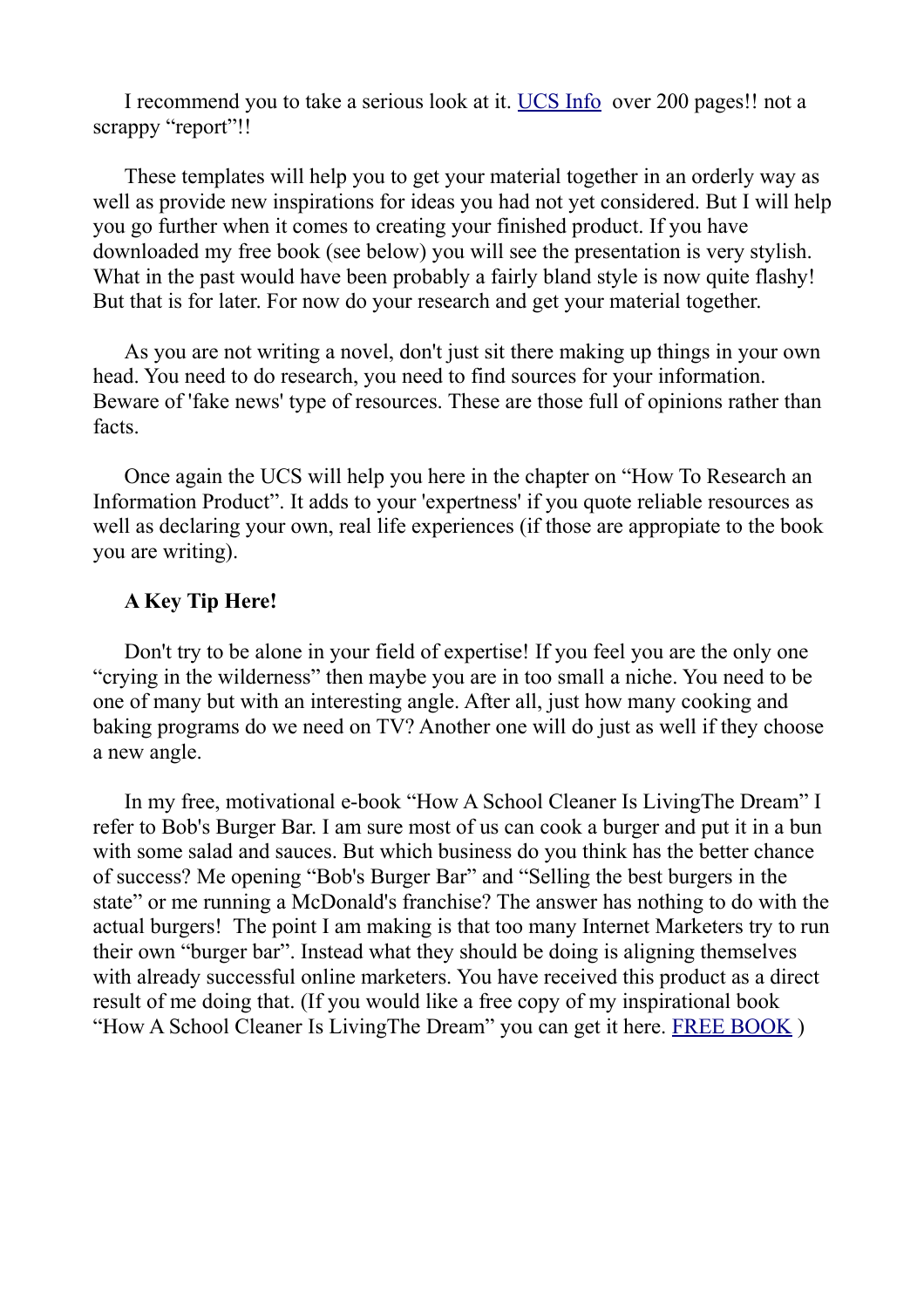#### **Step Three -Traffic**

How do people find what you have to offer? As a minimum you need a website. This is a real asset for you to develop out over time. You then find so many ways to send people to your website.

In the past this could be quite passive on your part. Just put up a one or two page website, feature a blogpost and allow adsense ads to be put on it by Google. In return Google would rank the keywords in your blogpost and send you traffic!

#### **THOSE DAYS ARE GONE!!**

You now have to work to get traffic.

The first thing to do is set up a website. This is not as hard as it may sound. With WordPress you use templates which make website creation almost fill-in-the-blanks easy.

The first step is to get the DOMAIN NAME. You get this from a registrar of which there are hundreds to choose from. Hostgator, and GoDaddy are 2 well known US ones. I use Names.co.uk here in the UK.

So what are you going to use for a site name? Perhaps this discussion may help you?

#### **Beware The Myth of The Exact Match Domain Name**

Whenever you undertake training in Internet Marketing, you will get the advice that when you chose a domain name for your website, it should match as closely as possible the keyword you are focusing on.

This is known as an Exact Match Domain (EMD) name.

You may be advised that this will improve your rankings in Google. However, when you check the results of a Google search you will often find that an EMD is not top of the list.

Yes, one may be found on page 1 or 2. But it is not the Domain Name that Google actually looks at! This is because Google picks up the PAGE TITLE rather than the domain name. This forms the top line of the search results. Next comes either the meta description if one is used or relevant text from the page.

This forms what Google calls a 'Snippet'. It is those few words you see under the highlighted search result. This is important! It gives the searcher an immediate idea if this result is relevant or not.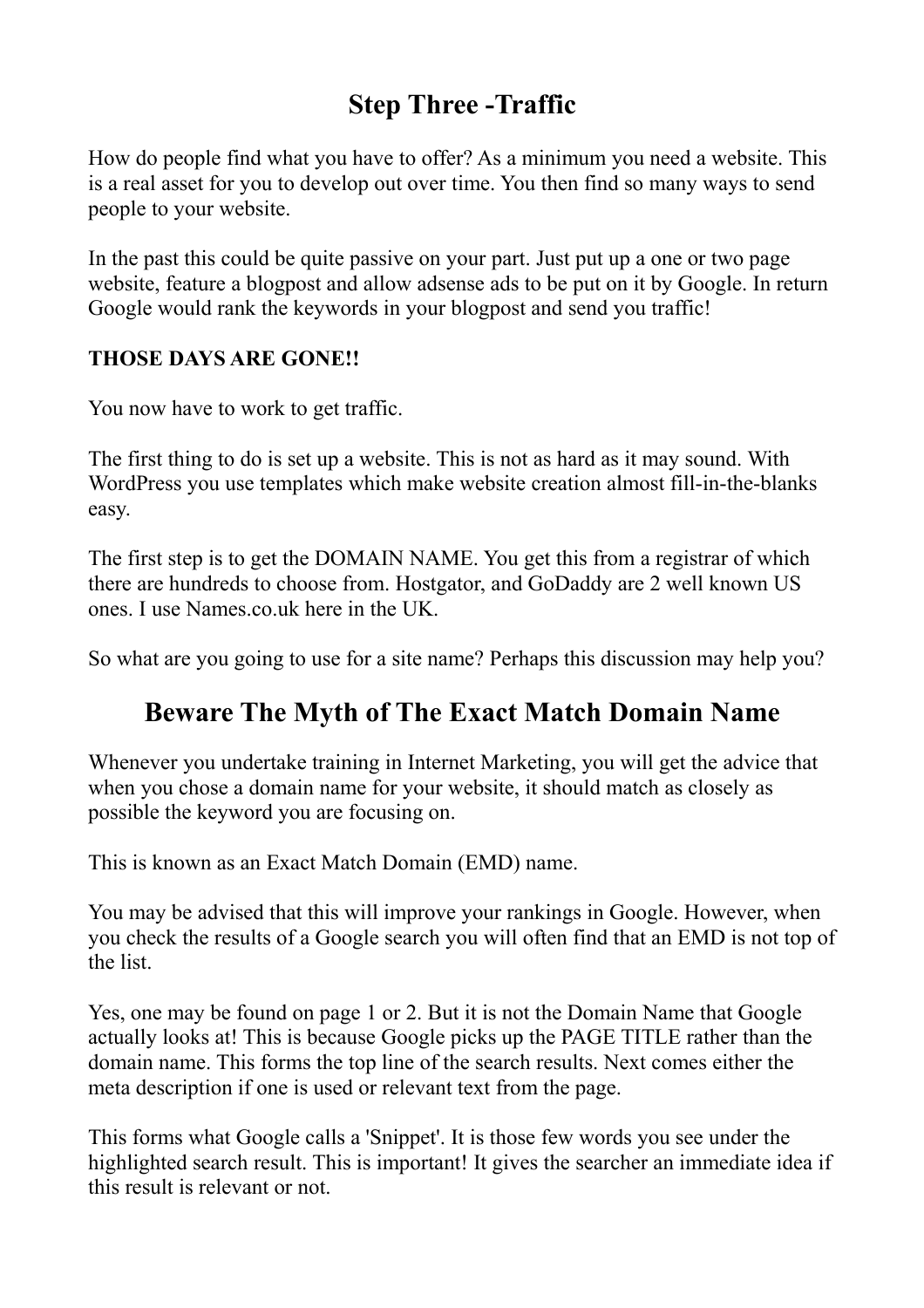As an example, I entered the keyword 'flower arranging' into Google. This returned 1.9 million results.

Ignoring the paid ads at the top of the page we have to go down to result 6 before we find the EMD called 'www.flowerarranging.me.uk'. (Not even a dot com site!).

The number one result was DIY: Flower Arranging - 8 Basic Flower Arrangements. It was on the domain "save-on-crafts.com". The DIY part was the page name and it had been saved with the file name 'eigbasflowar.html'.

If your website is focused on a very small niche then certainly strive to get an EMD.

However, if you have wider interests then your domain name should reflect the wider range of offerings as in the domain name above. For example, dogtraining.com is better than trainyourjackrussell.com.

In fact these domain names were available at the time of writing: dogimprovingacademy.com dogfitnessacademy.com hotdogtrainingacademy.com

All of which would give you great scope to have a wide selection of very relevant content. Over time this tells Google that you are an authority site not just some narrow-focused one.

[As a matter of interest, dogtraining.com is not available. BUT there is no website put up on this domain name. If you really, really wanted this domain it may well be for sale. Go to the website 'whois.com' and you will find the registrar who has it. Pop them an email and see if they or their customer are willing to sell it to you.

A few years ago I wanted the domain name "Caledoniancanal.com" but it had already been registered but not used. I was able to purchase it for \$2,000 and I am now slowly developing it out myself].

I mentioned above that Google now picks up the PAGE TITLE to know if it is relevant to what the searcher is looking for. So bear this in mind when you name your pages. Here is where you can call it How To Train Your Jack Russell and focus on that snappy little breed :( and put in on your larger dog training website alongside all the other breeds you write about and the nutrition guides you develop as well as behaviour guides etc. etc.

You have downloaded this e-book from my domain addingtowealth.com. If you go to the home page you will not find many links there but there are in fact many dozens of pages on the site for different products and services. I have this arrangement because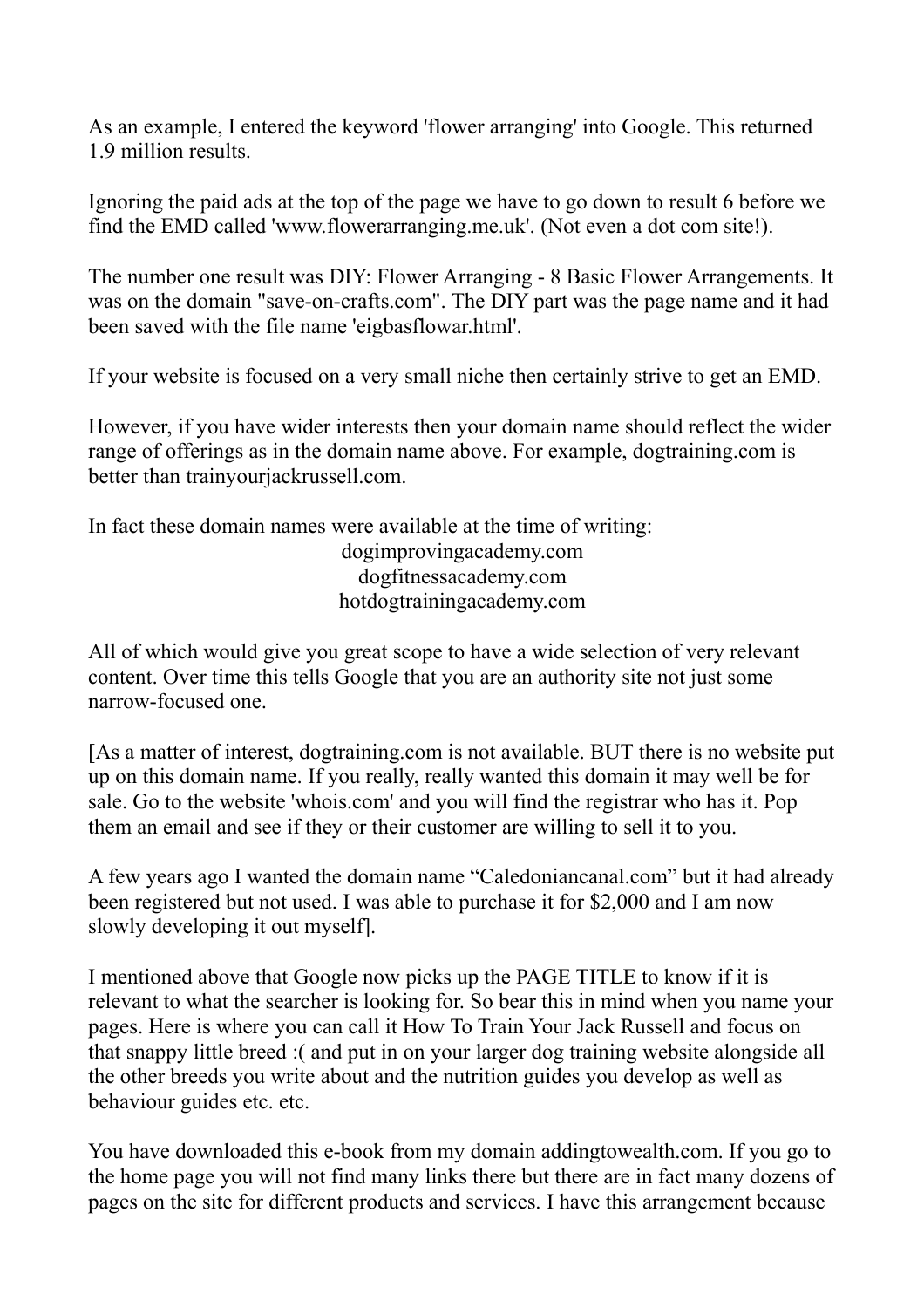I do not expect much traffic from the search engines directly but rather from free and paid ads, recommendations from other people and responses to email campaigns.

In naming your website choose a name you can also use for your YouTube channel and Facebook Business Page. This helps establish a consistant brand across all media.

This also goes for creating a logo for your business if you want one. Make it simple to recognise and easy to reproduce everywhere! (Maybe even on tee-shirts if appropriate).

#### SETTING UP YOUR WEBSITE

These days these are the minimum requirements for a website. If you do not set your site up like this then Facebook for one won't allow you to run ads!

- 1. Homepage. Make this a static page which basically describes what your site is about.
- 2. About Me/Us. This page tells your site visitors who you are as a person or company. When I check my Google Analytics I see many visitors go here from the first page they land on before they go elsewhere on my site. So this is important!! Even have a personal photo there. That alone will make you stand out among the thousands of competing sites.
- 3. Contact Us. This is very important -AND A LEGAL REQUIREMENT. A real address needs to be available to site visitors somewhere on your site. This is a good page to put it on. Also provide an email address, telephone number and a webcontact form as appropriate. It looks more professional if your email address is in the format:  $name@$ *websitename.com such as*  $support$ addingtowealth.com. You can redirect the emails to any email address you want but to your customers this looks stylish and official.
- 4. Privacy Policy. You can download templates for these and adjust them to your site. At a minimum you put your sitename in the appropriate places and just read through and adjust as needed.
- 5. THEN COME your product pages. You can have blogposts, sales pages, opt-in pages or just opt-in forms on other pages. These are all visable to your site visitors. But you need some hidden pages to conceal your product download links. Your Thank You pages also need to be hidden as the customers need to pay before you thank them :)
- 6. Site menu. On each page there needs to be links to other pages on your site. Not necessarily to every page of course but to the ones mentioned in 1 to 4 above. This again is a Facebook requirement. So if they keep refusing your ads check the layout of your site.

SO! You need a domain name, hosting, access to WordPress, and maybe training in setting up your website. Would a community of thousands of individuals also be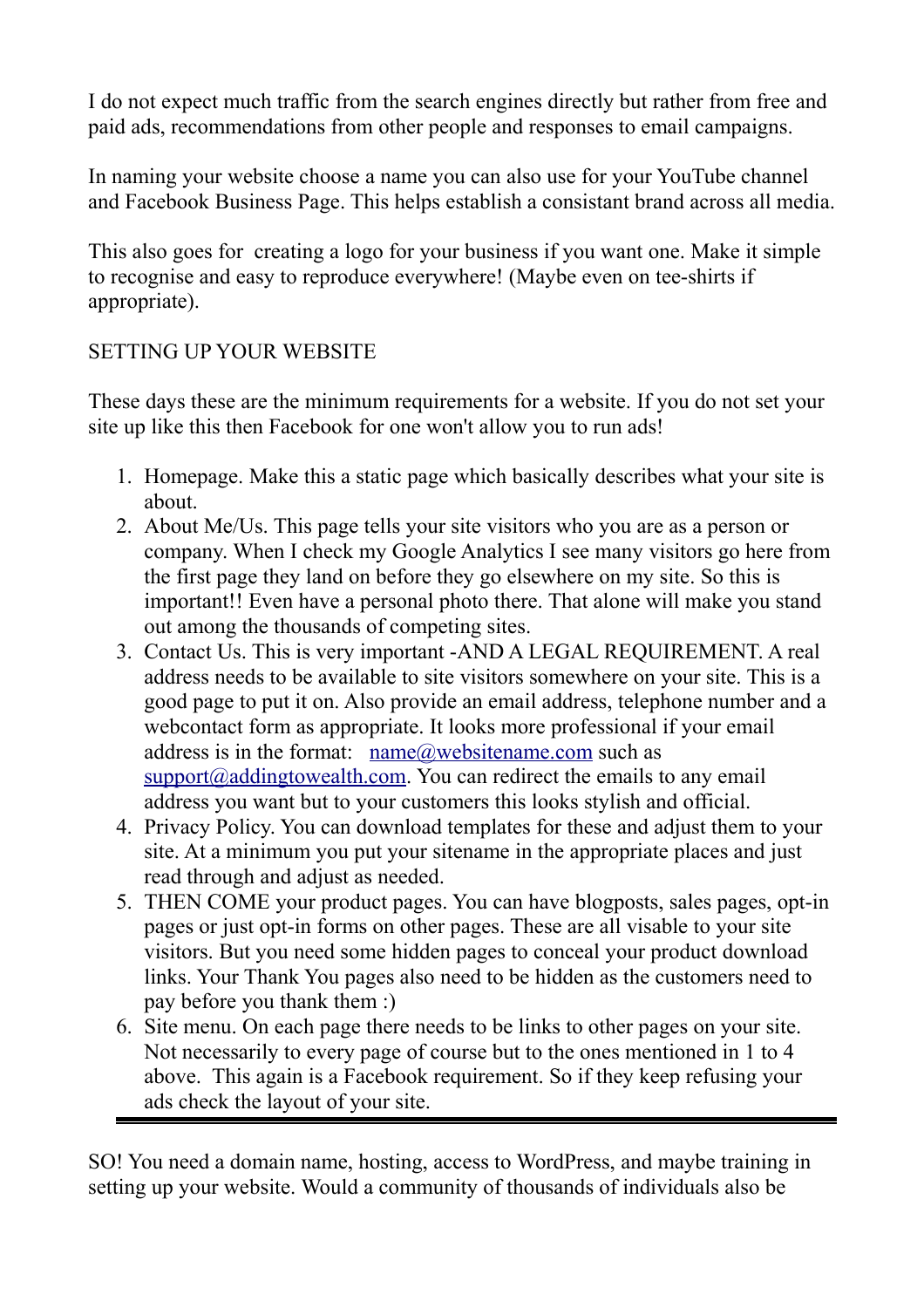helpful to you with their experiences and personal trainings? As well as FREE access to a powerful keyword reseach tool – Jaaxy as I mentioned before? As well as FREE weekly video trainings with a professional marketer. As well as direct access to the site creators? You get this all in one membership site. All you need in one place! Take a look at WA for free. As one of my 'friends' you can come in via my personal portal [HERE.](http://www.wealthyaffiliate.com/a_aid/7f376d8a/campaign/robertsfriends)

#### PAYMENT OPTIONS

You need some method for people to pay you quickly and easily. You also need the payment method to be lowcost to yourself.

For all of these reasons I use a Paypal business account. It is free and easy to set up. You can easily create payment buttons and place them everywhere! Also the main advantage I like is that I do not get involved in the processing of the transactions. There are no finance records on my sites for hackers to get to.

There are other options to take online payments. Just Google 'Online Payment systems' and see what is available in your country. This is important if your customers are in a country which restricts services such as Paypal.

#### LIST BUILDING

To be a successful Internet Marketer you need to *BUILD A LIST*! You need to collect email addresses of all your customers. This is done through opt-in forms.

I am sure you have seen them and used them yourself – You see an ad somewhere for a free product "Free guide to stop your dog eating it's poo" for example. You click on the ad and are asked to enter your email address so they can send you the link to the product. BANG! You are now *on their list*. You will then receive an ongoing series of emails giving you information and promoting other products for sale.

You need somewhere to store those email addresses and a method to send out emails automatically. This is best done through using an *Autoresponder* company. The big names in this industry are Aweber, Getresponse, Sendlane, and Mailchimp. There are many others as well. But you will find that all the top marketers use Aweber.

With your autoresponder company you can create sign-up forms in colours and styles to match your website. You then place the form code onto your website. This sends the customer's email details back to the autoresponder company where they are stored on lists. Yes, you will have many lists!.

To automate the process, you create a series of emails and schedule when they are to be sent out. You can also come in to your autoresponder service at any time and send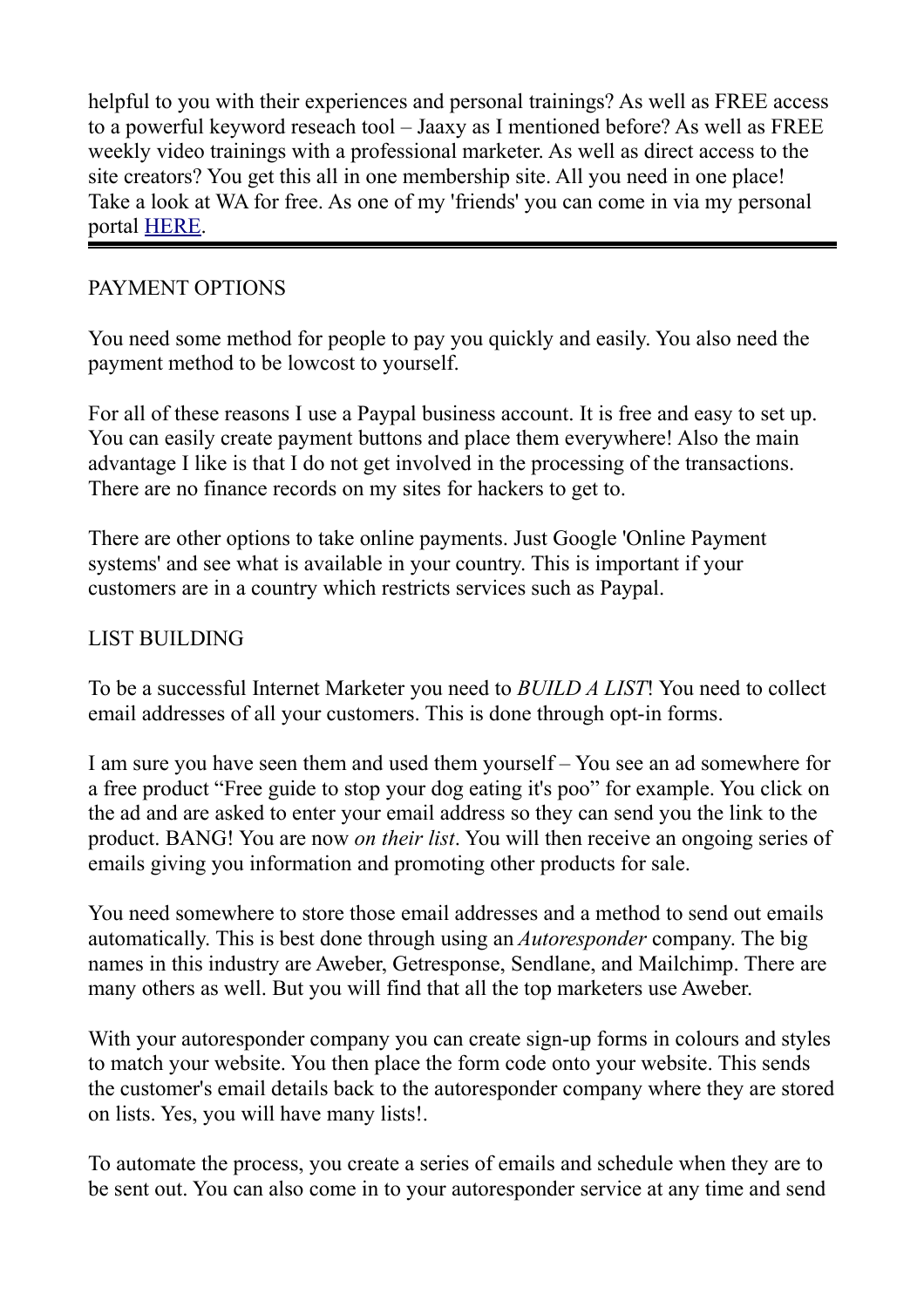out a *broadcast*. This allows for special announcements, flash sales, or other one off messages to be sent at your convenience.

#### **NOW COMES THE ONGOING WORK – Getting Traffic**

This is now the time to work on getting visitors to your website.

By doing Step 1 – Niche Research well, you should have some idea as to the level of interest in the subject of your website.

Now to discover where your customers are to be found.

#### FACEBOOK

Are there Facebook groups set up for this niche? Just enter the niche name "Jack Russell Owners Group" or whatever the interest is, into the Facebook search bar. Be specific. Use one of the keywords you have on your list. Make a note of these groups, are they open to new members or do you need to apply to join if it is a closed group?

Then use another keyword and see if more Facebook Groups come up.

As you go into these groups you will soon see if there are any ads being displayed or not. If there are then maybe you can create a relevant ad as well. If no ads are shown see if there are rules about whether it is allowed to put hyperlinks into posts or post signatures. If not then it would be hard to get traffic from this group. Move on!

#### **FORUMS**

Use your niche name and put into a Google search for forums. i.e. Jack Russell Forum (this one actually brought back 26 million results!). Not many results would be actual forums. But there are many, many, results where you could make contact with the website owner and see if they are open to you submitting blogposts or articles (the difference being mostly in the length of the material). As an 'expert' author you would be allowed to have your website name in the article either under your name as author:

John Smith petnutritionist.com

Or at the end in your biography:

John Smith is a well known expert in the world of pet nutrition, publishing 3 best seller books on Amazon and having thousands of visitors to his website petnutritionist.com.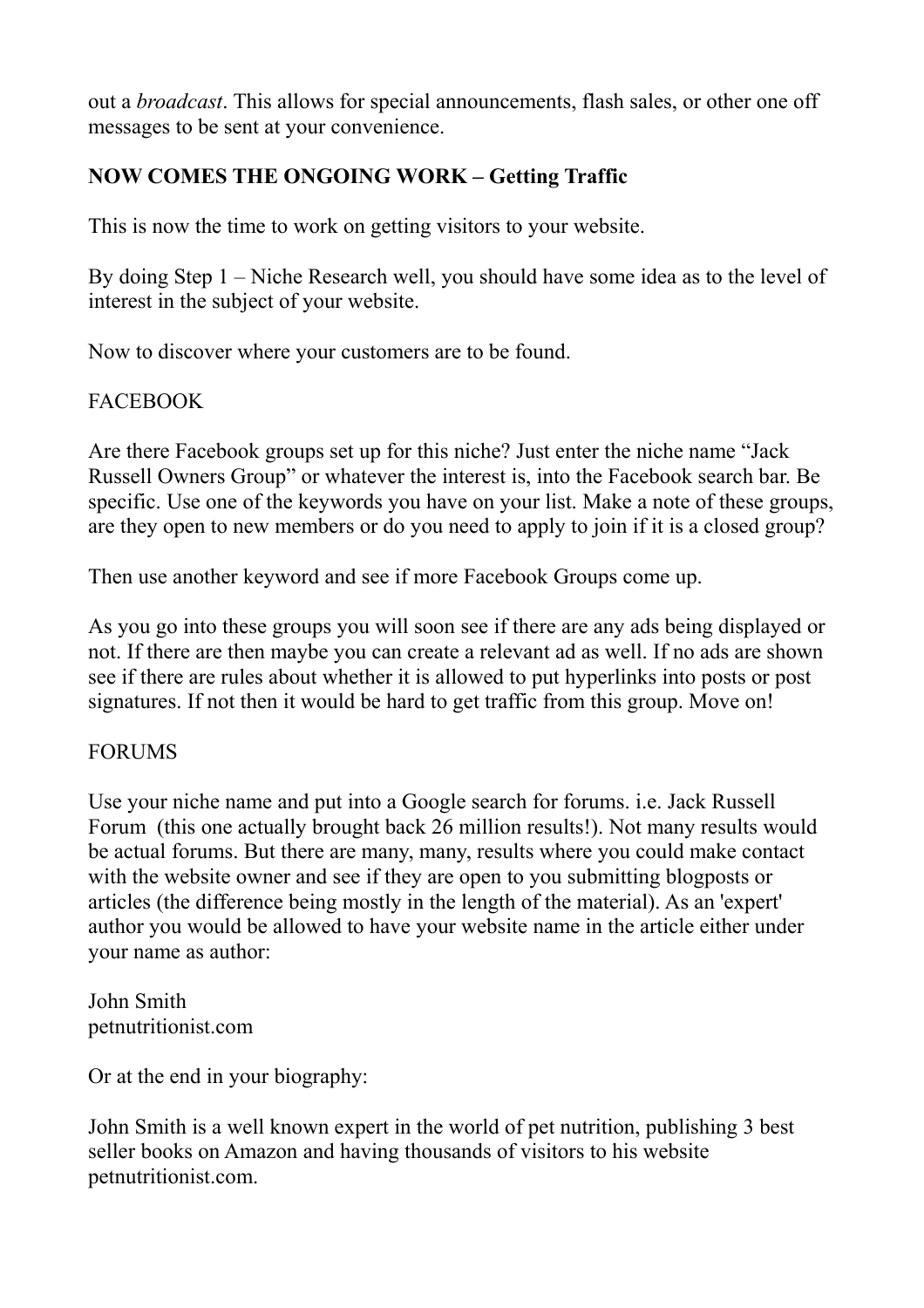In the old days, actual forums would allow you to put a link in your bio at the end of your posts. But this technique just got out of hand by spammers submitting absolute rubbish just to get their links in the forum. Many forums now have a complete ban on links but some will allow it after you prove you are a good contributor who brings value to the forum visitors. This takes time and consistant posting!

#### EMAIL

If you are really new at this Internet Marketing then you very probably do not have an email list of customers yet. But there are people who do have such lists. Many of them will send their customers an email FOR YOU. This process is known as using a SOLO AD. For a small sum of money you can reach many thousands of people. The best part is that by careful choosing of the vendor then the list is very targetted to people most likely to be open to your offering.

To find vendors of solo ads just do a Google search for Solo Ads. However, be careful in the quality of ads you buy. Cheap usually means rubbish – no humans actually click through to your website. You get a report of X number of 'clicks' but when I check in Google Analytics, each visitor to my website has only stayed for less than 2 seconds or so. No way have they read what's on the page. There are ad companies which guarantee a certain level of Open Rate for your solo ad so these are more worth considering. Best to run a trail with different companies. [I have had very poor results from the cheap ones such as those listed on fiverr.com and 10dollarsoloads].

Soloadmarketing.com have a good approach. They will send 6 followups to the list as well as your original message. They recognise the old adage that customers often need 7 exposures to a marketing message before they feel confident to act on it.

FACEBOOK is another good source of solo ad providers. Just put 'soloads' in the search box. A good number of high quality providers come up.

Remember to have the email recipients directed to an opt-in page not your sales page. I know you really, really want to be making money! But the secret lies in building the list first. Have a free 5-7 page giveaway if they sign up to your list. This way you get maximum number of sign-ups. Later you can go through your list on your autoresponder and get rid of tyre-kickers who waste your attention by never opening your emails, and reveal the rest who are willing to open their wallets to you!

You follow up with a series of emails giving information as well as recommendations to buy. This is where you start seeing sales happen.

Once you start getting an email list then you can consider ADSWAPS. This is where you find someone with a targetted list similar (or complimentary) to yours. You arrange for them to send your email to their list and you send one of their emails to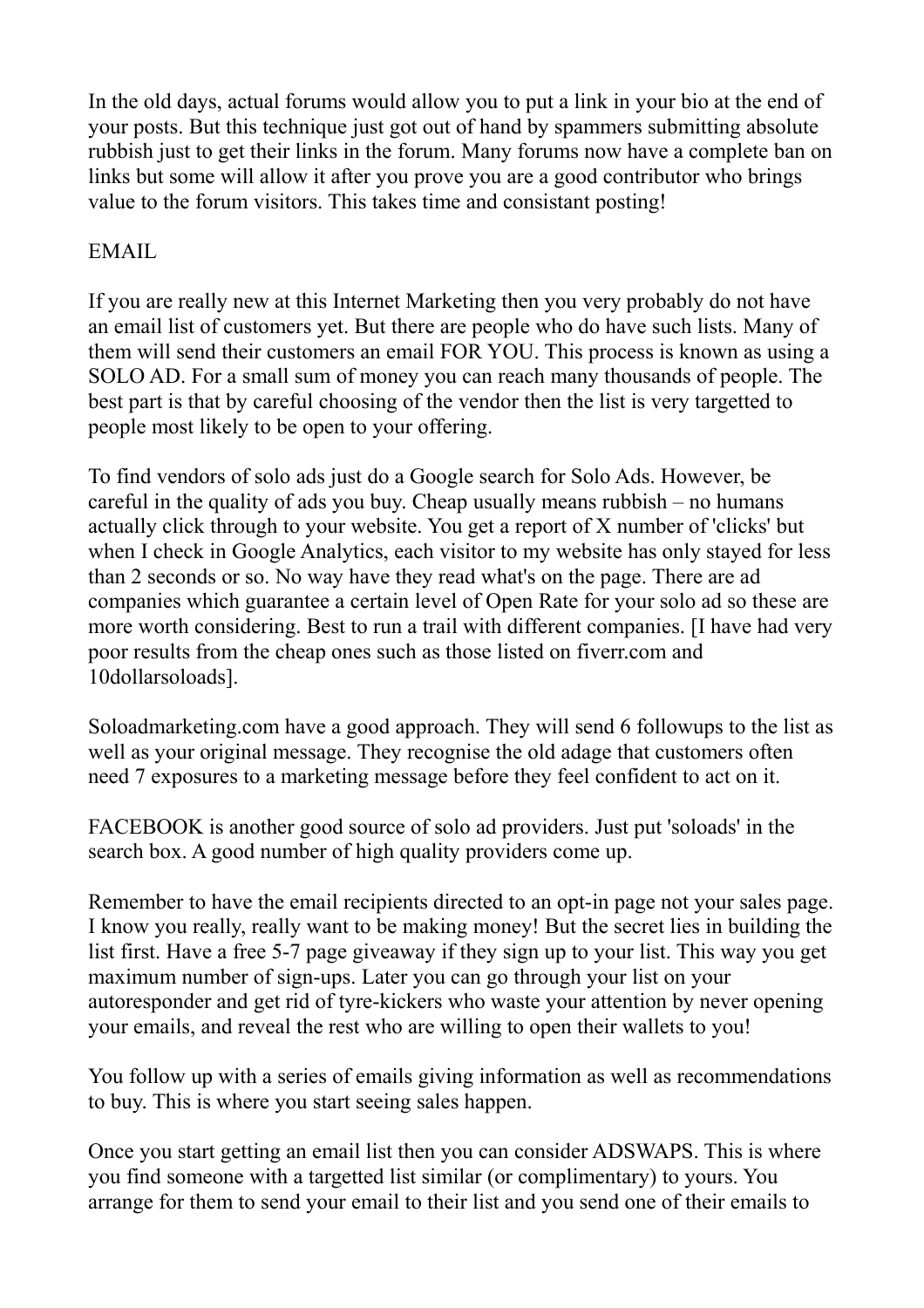your list (hence the name *adswap*). You find these partners in the same way, just Google them or put into a Facebook search.

If you have supplied blogposts or articles to websites as mentioned above then maybe the website owner would be willing to send out an email to their subscriber list. Worth the asking!

SEO – Search Engine Optimization

I am sure you want search engines to be sending you traffic. After all this is is free, isn't it? To get the search engines to do that, they need to list your website on page 1 or 2 for a particular keyword. [When was the last time you went past page 2 of the search results?] In the past that was easy to do by the way you phrased a particular article, blogpost, or webpage. But when you have looked at many search results these days you find the top ones are all paid ads. 'Native' or 'Organic' search results are pushed way down the page.

I suggest you pay attention to your keyword research. Create articles and blogposts that use just one keyword in the title and first paragraph. Then write naturally for human readers.Use some of this info on your website. Let Google decide if it wants to rank you for that keyword or not. These days there is absolutely no guarantee of doing any process that will cause Google or the other search engines (yes there are others) to put you high in the search results.

#### **REVIEW TIME**

- 1. You have your website set up. It has an opt-in page offering either a free report of low-cost product (about \$7 is common). It's primary purpose is to collect email addresses. Your website also has a salespage reviewing your main product. You send out an email telling your customers about this page. You have a method to accept payments. You have a Thank You page which may also give a download link for the product. [I actually prefer to send out the download link in the first email I send to my customer].
- 2. To get traffic to your website you can use a combination of free and paid methods. Free methods include guest blog posting, writing long and short articles and putting them on your business Facebook page as well as submitting variations of them to other social media accounts as appropiate. When you have the start of an e-mail list of subscribers you can engage in ad-swaps. Paid methods include buying solo ads to get visitors to your opt-in page. You can also "boost your post" on Facebook.
- 3. With your growing list of subcribers, you keep in daily (or at least every 2-3 days) contact with them. Send out informational emails giving value to your subscribers as well as emails promoting a product – either your own or an affiliate recommendation.
- 4. If you are meeting their needs and actually have products for sale to them then congratulations you have a business!! Keep going.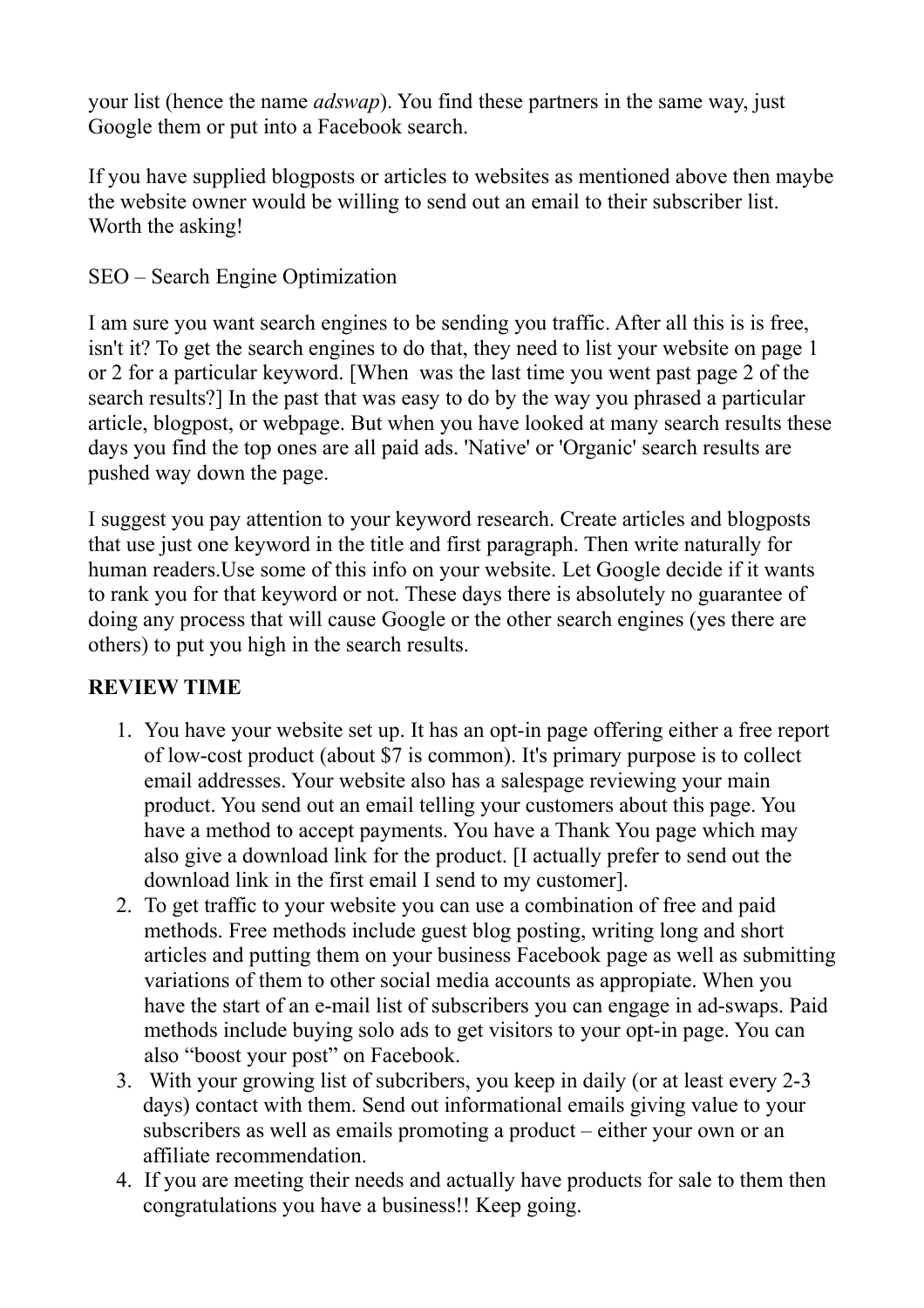#### Some resources for you

Live trainings – Free access as my guest

| <b>Keyword Research</b>                     | <b>LINK</b> |
|---------------------------------------------|-------------|
| <b>Researching Your Competition</b>         | <b>LINK</b> |
| Researching Audience & Niches               | <b>LINK</b> |
| Building An Audience Beyond Google LINK     |             |
| <b>Understanding Marketing Funnels LINK</b> |             |

You can get access to this great membership site via my portal **[HERE](https://www.wealthyaffiliate.com/a_aid/7f376d8a/campaign/robertsfriends)** 

Software to create wonderfully formatted e-books such as my inspirational story "How A School Cleaner Is Living The Dream" (If you have not yet downloaded your free copy you can get it [HERE\)](https://addingtowealth.com/how-a-school-cleaner-can-live-the-dream/) it also provides wonderful e-book covers such as the one used on this book.

Take a look for yourself **HERE** 

The UCS resource to make good quality products fast. If you missed the links earlier on you can take a look [HERE](http://nanacast.com/vp/10002130/633344/)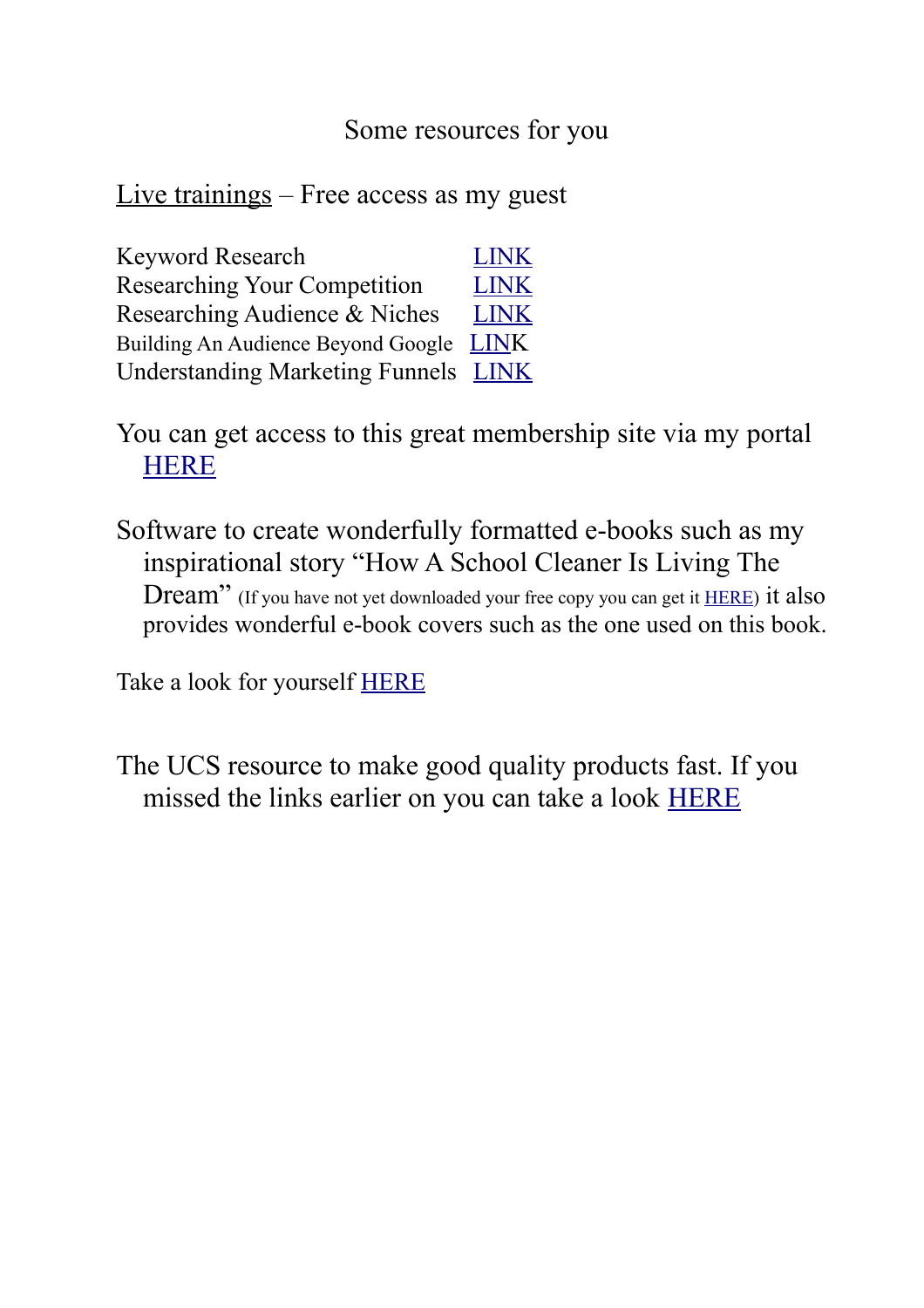# Workbook

*print out these pages and use them to guide you in developing your Internet Marketing business.*

> *Keyword lists Product Creations Marketing Plans*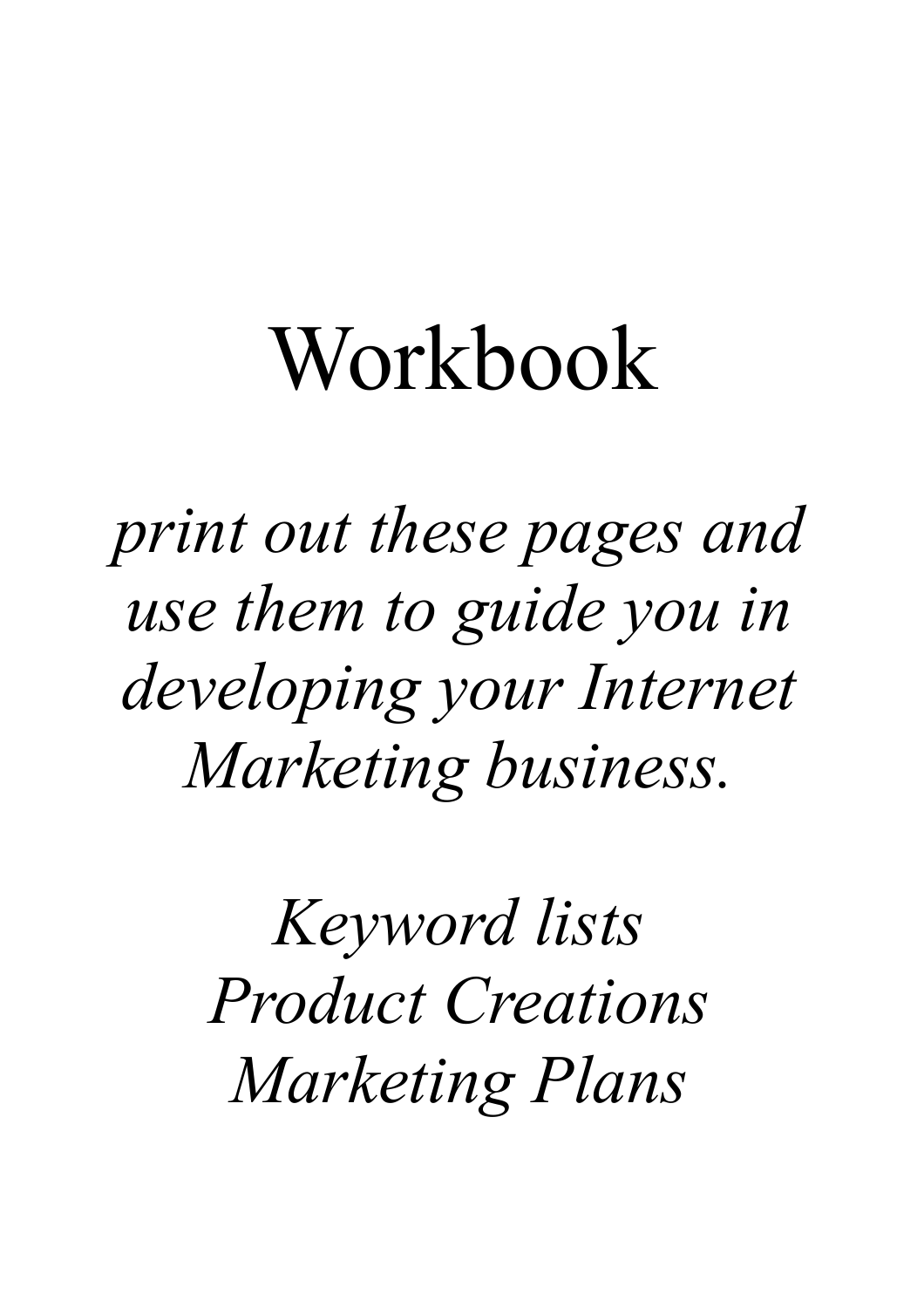### *Contents*

What Market Am I In? Keywords To Focus On Domain Name Product Research Ideas For Missing Product Research & Write Your Product Traffic Sales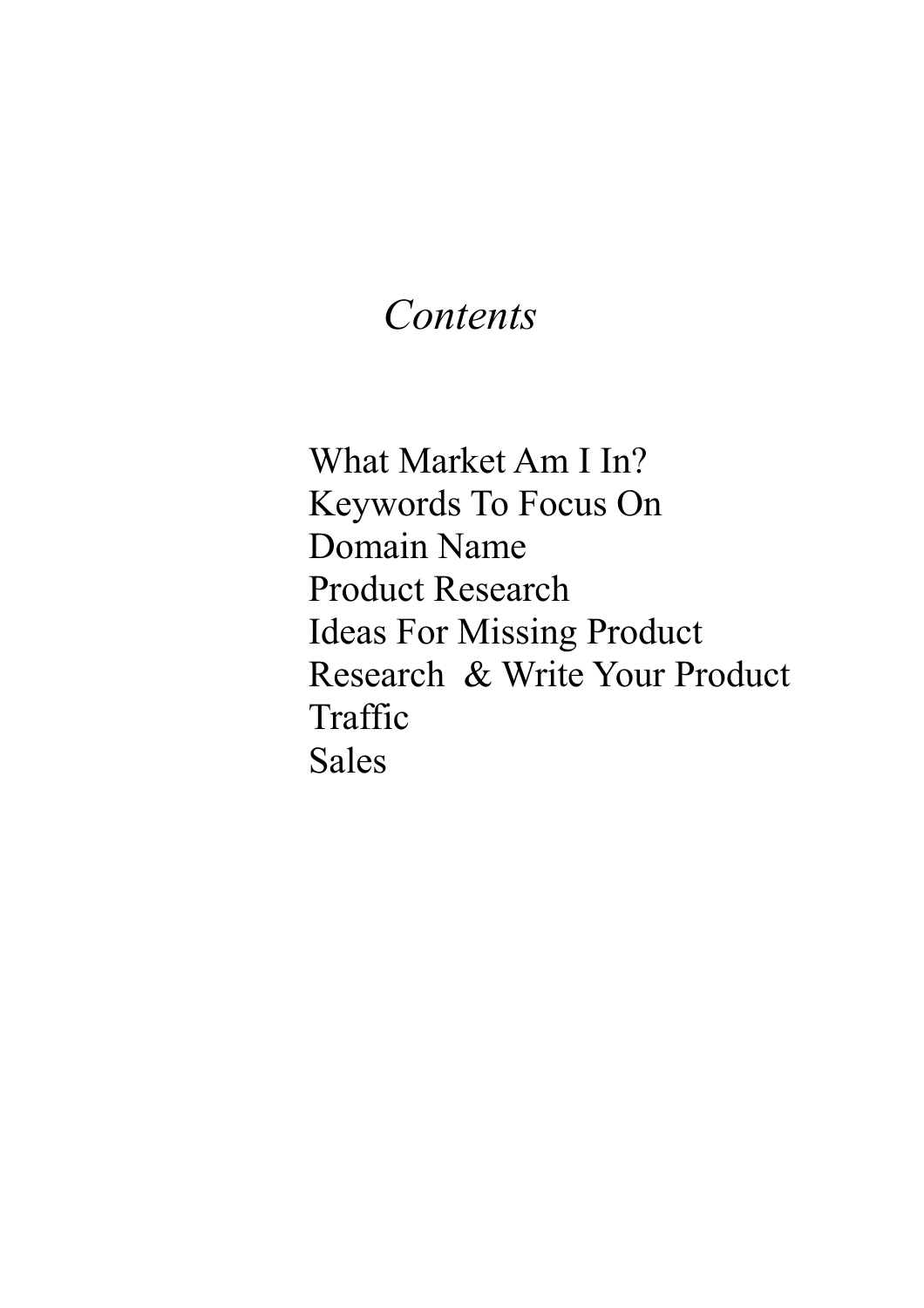## What Market Am I In?

| Finance | Health     | Relationship                                         |
|---------|------------|------------------------------------------------------|
| Other   | work book) | (just tick the line as appropiate. Just ONE line per |
|         |            |                                                      |

## Specifically

(just enter a phrase summing up the niche that you are thinking about)

Starter Key Words – just jot down some ideas for now to get you started in keyword research. When you get some research results just tick the good ones for further looking at.

| Keyword | Good |
|---------|------|
|         |      |
|         |      |
|         |      |
|         |      |
|         |      |
|         |      |
|         |      |
|         |      |
|         |      |
|         |      |
|         |      |
|         |      |
|         |      |
|         |      |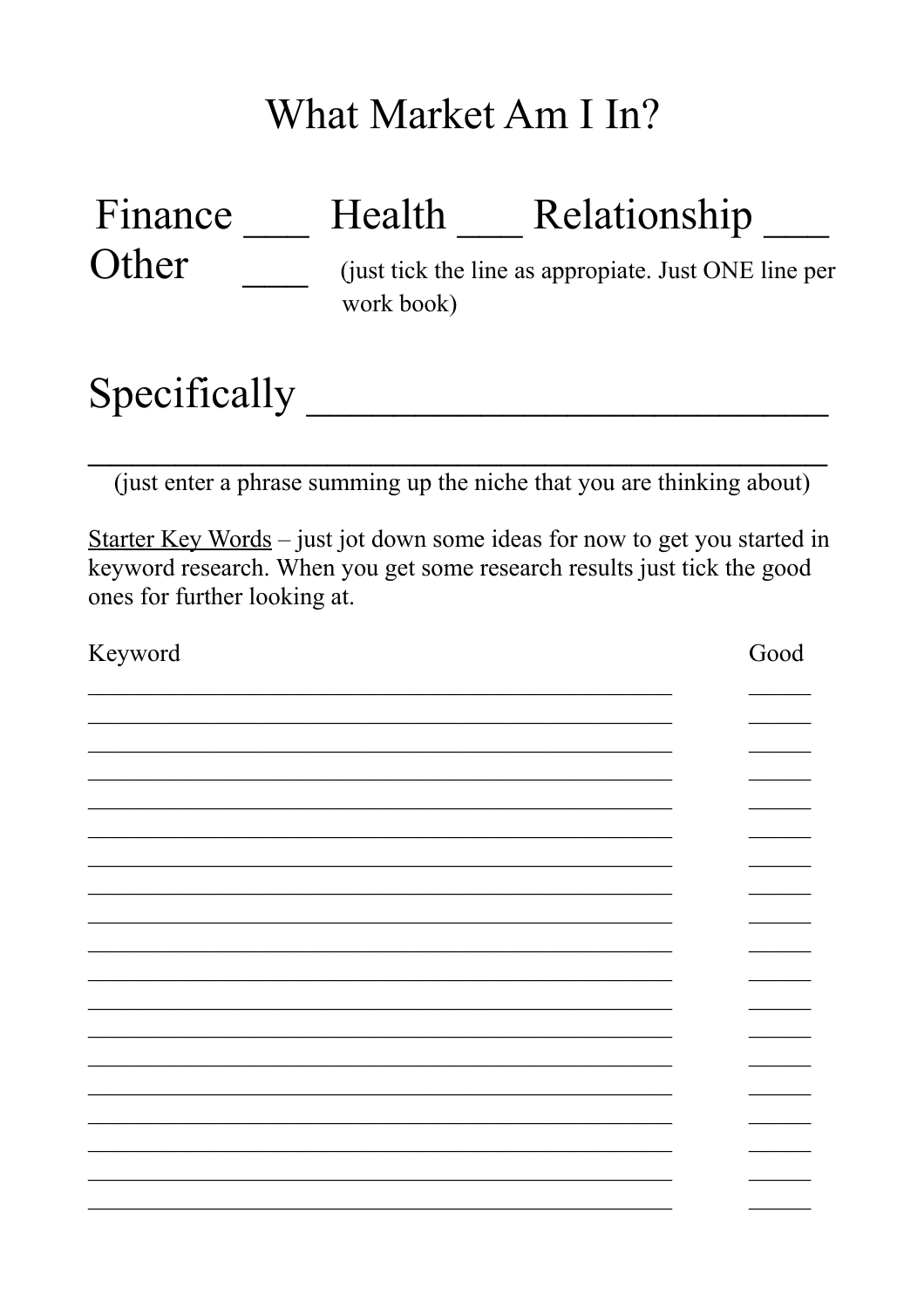## **Keywords To Focus On**

[You will need access to Microsoft Office (Excel) or maybe Open Office (spreadsheet) programs].

When you get the results of your keyword research from whichever tool you use, then export them in csv format to your spreadsheet program. Manually review each keyword to see if it makes sense. If it does not then delete it.

Look at the Search volume of the words that are left and see if there are more than 100 monthly searches for it. Anything less then forget it. You could set the minimum up to about 250 if you like but not too much higher. Low numbers can make it very easy for you to rank very high in the search results for that keyword.

Look at the QSR (or equivalent in that particular keyword tool) to see what the real competition is. You are looking for a number 100 or below for excellent or 100 - 300 for good to middling. Over 300 then the competition to rank may not be worth the fight. Some Keywords may be worth keeping if you are using ppc advertising.

When you have your list of keywords to focus on then print them out and stick the page over this page of writing.

As you make use of each keyword then tick it off. You could have several columns of ticks. One tick is where you have used that keyword to do another keyword search. Another tick could mean you have used it in the title of a blogpost or article. Another tick could mean that you have used it in the creation of an e-book, video, and podcast (that's 3 more columns of ticks).

**THIS IS IMPORTANT.** I have wasted far too much time writing all sorts of things and then asking myself "what keywords am I targetting?" only to realise that I couldn't really tell you :( Another way to phrase it "what need am I supplying a solution to? Is my solution going to actually work?.

If you end up with more keywords than will fit on this page then just insert the printed pages from your spreadsheet program after this page.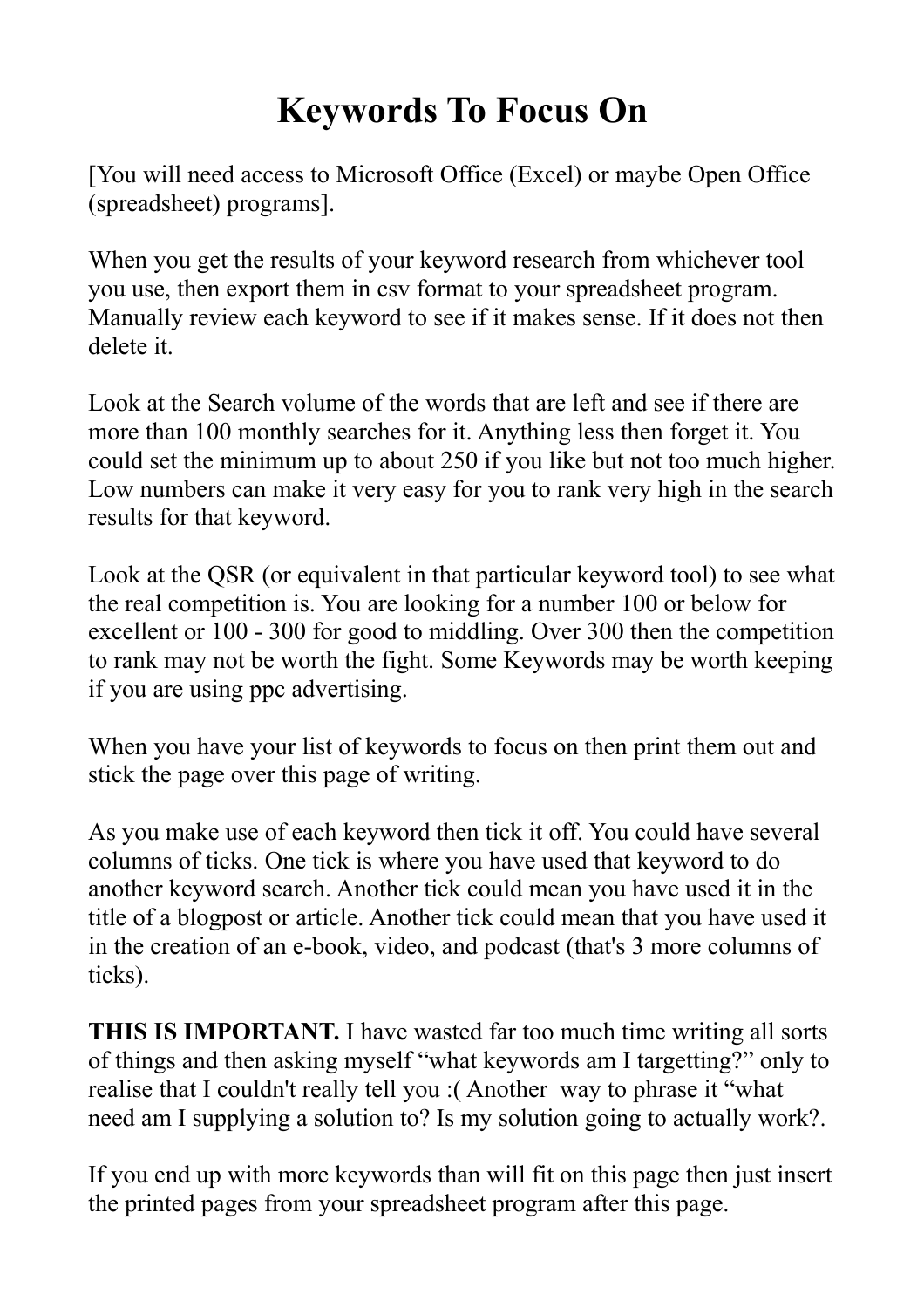## **Domain Name**

(If you are using an existing domain name then you can skip this bit.)

From your list of keywords you should begin to be inspired as to the size of the niche you are in. Good monthly search volume, good competiton figure and keywords that you feel you can write about / create videos about etc.

Just make a starter list below of domain names that you think might suit this niche:

| dot com | other - .net .org |
|---------|-------------------|
|         |                   |
|         |                   |
|         |                   |
|         |                   |
|         |                   |
|         |                   |
|         |                   |
|         |                   |
|         |                   |
|         |                   |
|         |                   |
|         |                   |

Go to the registrar site you use – Hostgator.com, Godaddy.com, etc or Names.co.uk. Put in each choice in turn and see if it's available. You will also see a list of suggestions – some might even be better than your own ideas.

Buy the domain that you fall in love with and feel you can develop out to become an authority site in that niche. Remember, you do not have to buy hosting from the same company. If you have become a member here at WA (my personal portal to give you access [HERE](http://www.wealthyaffiliate.com/a_aid/7f376d8a/campaign/robertsfriends) if you haven't yet come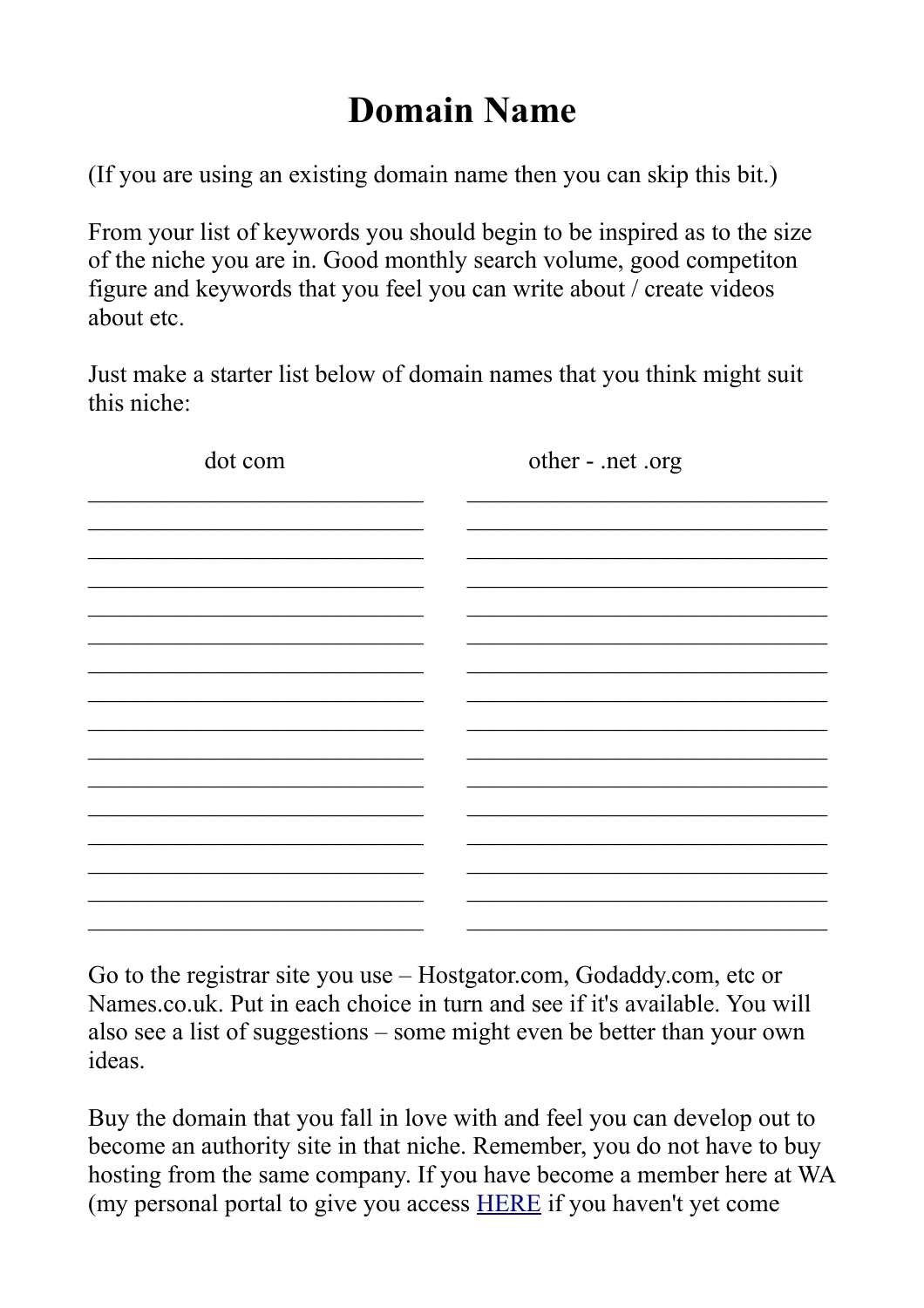over), then you can host up to 25 domains at WA as part of your membership. This alone can save you hundreds of dollars, pounds, euros etc every month.

Access the domain name control page at your registrar company. Navigate to the DNS section and redirect the servers to WA. Within 24 hours or sooner then your new domain will be live at WA ready for you to create your masterpiece.

## *MY DOMAIN NAME IS*

*\_\_\_\_\_\_\_\_\_\_\_\_\_\_\_\_\_\_\_\_\_\_* (write it out precisely as I guarantee you'll forget it else)

## *Product Research*

What products are already available to this market? Especially those available to this particular niche?

My Niche is  $\blacksquare$ 

(write down the definition of your niche to guide your analysis of current products).

 $\mathcal{L}_\text{max}$  , and the contract of the contract of the contract of the contract of the contract of the contract of the contract of the contract of the contract of the contract of the contract of the contract of the contr  $\mathcal{L}_\text{max}$  , and the contract of the contract of the contract of the contract of the contract of the contract of the contract of the contract of the contract of the contract of the contract of the contract of the contr  $\mathcal{L}_\text{max}$  , and the contract of the contract of the contract of the contract of the contract of the contract of the contract of the contract of the contract of the contract of the contract of the contract of the contr  $\mathcal{L}_\text{max}$  and the contract of the contract of the contract of the contract of the contract of the contract of  $\mathcal{L}_\text{max}$  and the contract of the contract of the contract of the contract of the contract of the contract of  $\mathcal{L}_\text{max}$  , and the contract of the contract of the contract of the contract of the contract of the contract of the contract of the contract of the contract of the contract of the contract of the contract of the contr  $\mathcal{L}_\text{max}$  , and the contract of the contract of the contract of the contract of the contract of the contract of the contract of the contract of the contract of the contract of the contract of the contract of the contr  $\mathcal{L}_\text{max}$  , and the contract of the contract of the contract of the contract of the contract of the contract of the contract of the contract of the contract of the contract of the contract of the contract of the contr  $\mathcal{L}_\text{max}$  , and the contract of the contract of the contract of the contract of the contract of the contract of the contract of the contract of the contract of the contract of the contract of the contract of the contr  $\mathcal{L}_\text{max}$  , and the contract of the contract of the contract of the contract of the contract of the contract of the contract of the contract of the contract of the contract of the contract of the contract of the contr

Books on Amazon Title, price and format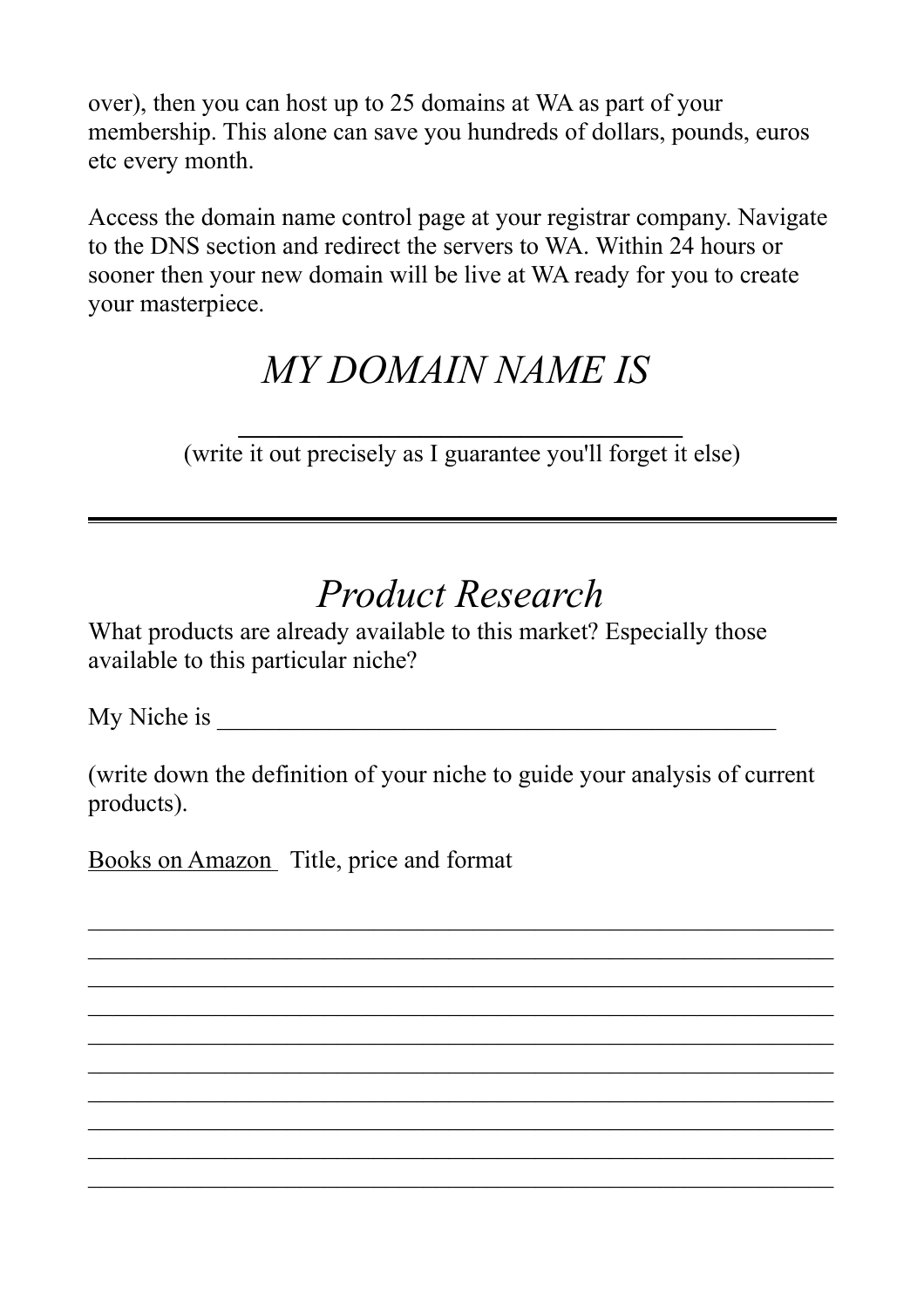Books / Magazines in newsagents and book stores

e-books at Marketplace at Clickbank.com

e-books at Marketplace at JVZ00.com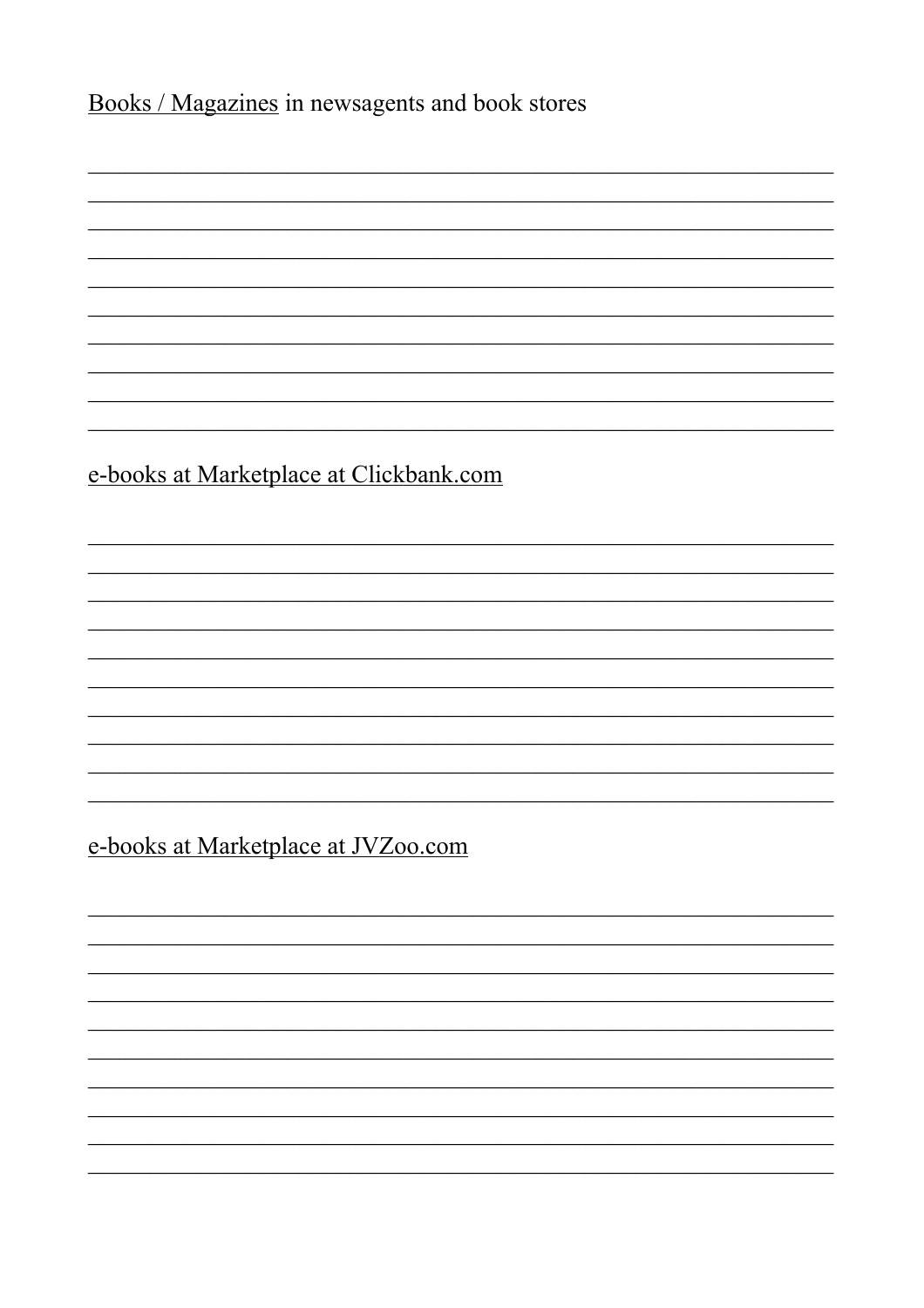| Videos on YouTube Channel name and video titles                                                     |
|-----------------------------------------------------------------------------------------------------|
|                                                                                                     |
|                                                                                                     |
|                                                                                                     |
|                                                                                                     |
|                                                                                                     |
|                                                                                                     |
|                                                                                                     |
|                                                                                                     |
|                                                                                                     |
|                                                                                                     |
|                                                                                                     |
| <b>IDEAS FOR 'MISSING' PRODUCTS</b><br>subject line / title/ type (blogpost, article, ebook, video) |
|                                                                                                     |
|                                                                                                     |
|                                                                                                     |
|                                                                                                     |
|                                                                                                     |
|                                                                                                     |
|                                                                                                     |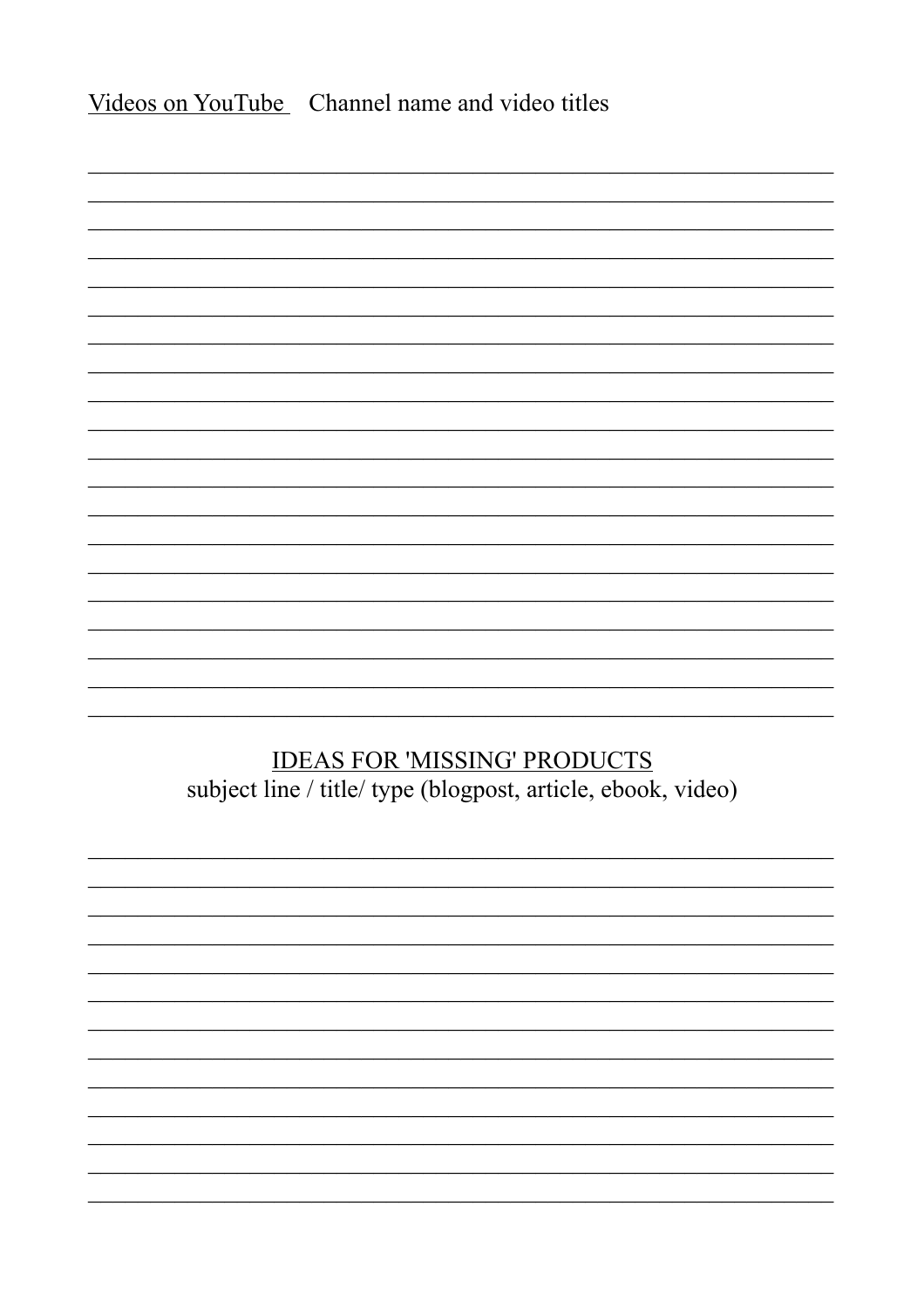**NEXT** 

Select the template or templates from the UCS to inspire and organise your product creation.

(If you have not yet availed yourself of this essential resource you can get it [HERE\)](http://nanacast.com/vp/10002130/633344/).

Use these templates to outline the contents and style for your e-book or video script.

Keywords you are targetting with this product:

| <u>д</u>     |  |
|--------------|--|
| ⌒<br>∠.      |  |
| $\sim$<br>ັ. |  |

NO 4 or more!!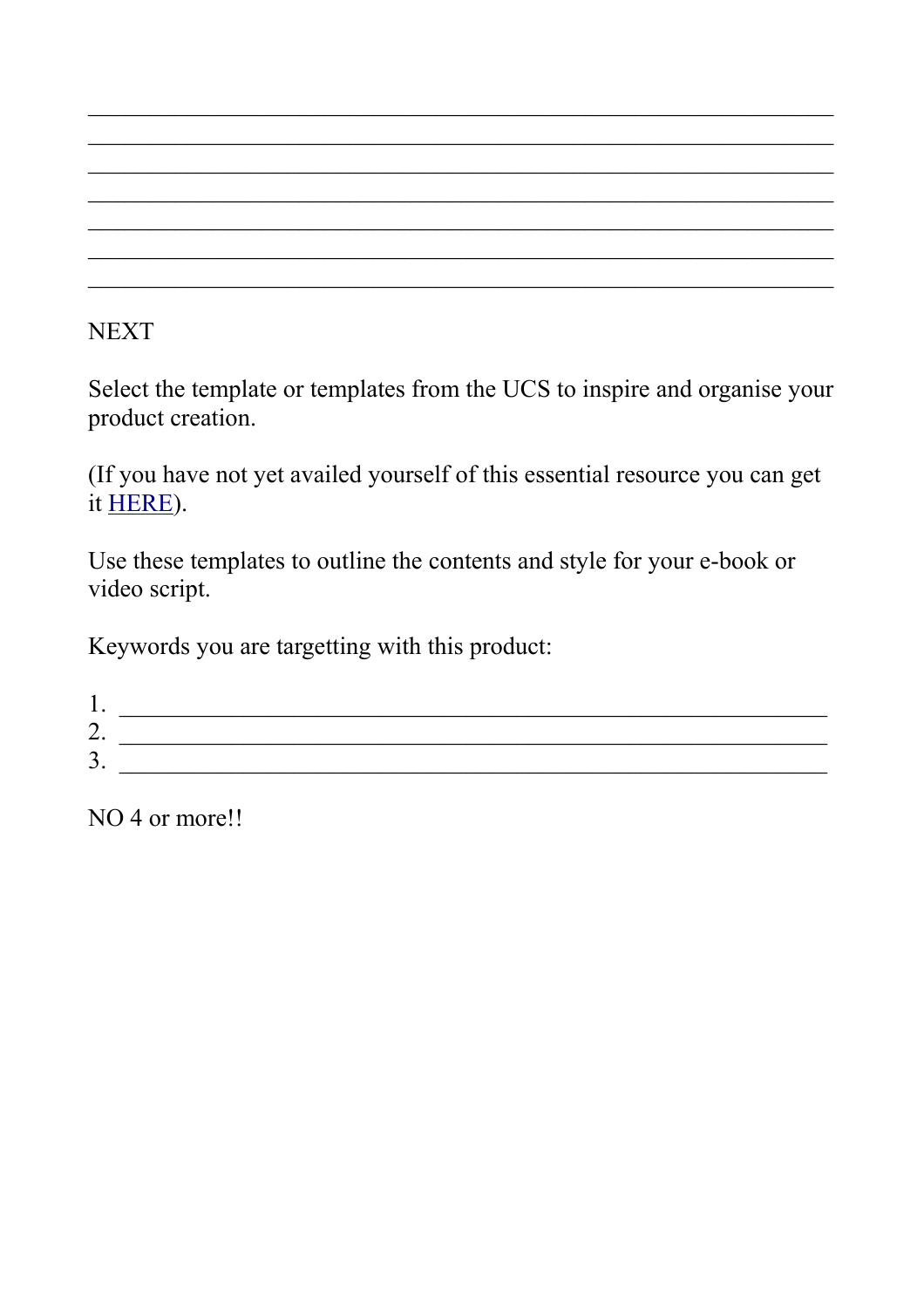## **Research Your Product**

List of sources for your information. It is good to quote from surveys, academic studies, and government commissioned research. Avoid the gossip sources and stick to verifiable facts. [Unless of course you are in the conspiracy niche. Then just sit in a chair and make things up in your own head like they all do].

Name and date of publication or online source. Copy and paste the website link into Notepad or other text program. This makes it easy to then add to your e-book so people can check out the source for themselves. (The fact they can do this usually means they don't bother :)).

 $\mathcal{L}_\text{max}$  , and the contract of the contract of the contract of the contract of the contract of the contract of the contract of the contract of the contract of the contract of the contract of the contract of the contr  $\mathcal{L}_\text{max}$  , and the contract of the contract of the contract of the contract of the contract of the contract of the contract of the contract of the contract of the contract of the contract of the contract of the contr  $\mathcal{L}_\text{max}$  , and the contract of the contract of the contract of the contract of the contract of the contract of the contract of the contract of the contract of the contract of the contract of the contract of the contr  $\mathcal{L}_\text{max}$  , and the contract of the contract of the contract of the contract of the contract of the contract of the contract of the contract of the contract of the contract of the contract of the contract of the contr  $\mathcal{L}_\text{max}$  , and the contract of the contract of the contract of the contract of the contract of the contract of the contract of the contract of the contract of the contract of the contract of the contract of the contr  $\mathcal{L}_\text{max}$  , and the contract of the contract of the contract of the contract of the contract of the contract of the contract of the contract of the contract of the contract of the contract of the contract of the contr  $\mathcal{L}_\text{max}$  , and the contract of the contract of the contract of the contract of the contract of the contract of the contract of the contract of the contract of the contract of the contract of the contract of the contr  $\mathcal{L}_\text{max}$  , and the contract of the contract of the contract of the contract of the contract of the contract of the contract of the contract of the contract of the contract of the contract of the contract of the contr  $\mathcal{L}_\text{max}$  and the contract of the contract of the contract of the contract of the contract of the contract of  $\mathcal{L}_\text{max}$  and the contract of the contract of the contract of the contract of the contract of the contract of  $\mathcal{L}_\text{max}$  , and the contract of the contract of the contract of the contract of the contract of the contract of the contract of the contract of the contract of the contract of the contract of the contract of the contr  $\mathcal{L}_\text{max}$  , and the contract of the contract of the contract of the contract of the contract of the contract of the contract of the contract of the contract of the contract of the contract of the contract of the contr  $\mathcal{L}_\text{max}$  , and the contract of the contract of the contract of the contract of the contract of the contract of the contract of the contract of the contract of the contract of the contract of the contract of the contr  $\mathcal{L}_\text{max}$  , and the contract of the contract of the contract of the contract of the contract of the contract of the contract of the contract of the contract of the contract of the contract of the contract of the contr  $\mathcal{L}_\text{max}$  , and the contract of the contract of the contract of the contract of the contract of the contract of the contract of the contract of the contract of the contract of the contract of the contract of the contr  $\mathcal{L}_\text{max}$  , and the contract of the contract of the contract of the contract of the contract of the contract of the contract of the contract of the contract of the contract of the contract of the contract of the contr

**Write your e-book.** As you do that make a note below of titles that spring to mind. In your writing use: Main Titles, Subtitles, Bulletpoints, Numbered lists, and Quotes as appropiate. Use the templates as a guide but adjust as needed so your product makes sense and gives a logical sequence to your presentation.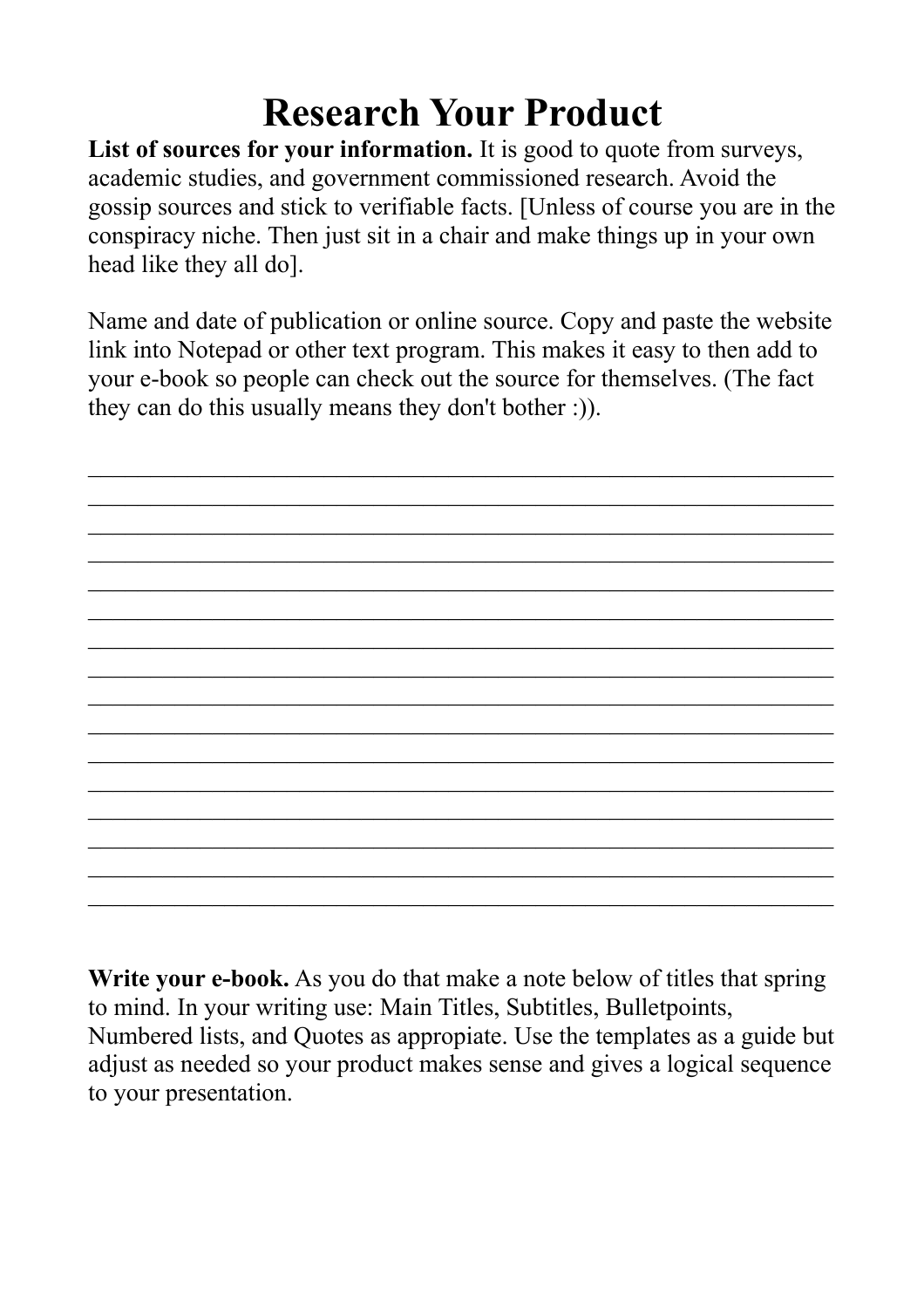| <b>Articles</b> – word length $2,500 +$ |  |
|-----------------------------------------|--|
| Title of Article 1:                     |  |
| Title of Article 2:                     |  |
| Title of Article 3:                     |  |
| Title of Article 4:                     |  |
|                                         |  |

#### **Blogposts** – word length  $600-2,500$

| Title of Blogpost 1: |  |
|----------------------|--|
| Title of Blogpost 2: |  |
| Title of Blogpost 3: |  |
| Title of Blogpost 4: |  |

#### **Email subject lines:**

(What pain are you relieving? What joy are you bringing? What success are you promising? You need to trigger an emotional need to read your email).

4-6 words

| Subject:                   |  |
|----------------------------|--|
| Subject:                   |  |
| Subject:                   |  |
| Subject:                   |  |
| Subject:                   |  |
|                            |  |
| Subject: __<br>Subject: __ |  |
| Subject:                   |  |
| Subject:                   |  |
| Subject:                   |  |
| Subject:                   |  |
| Subject:                   |  |
|                            |  |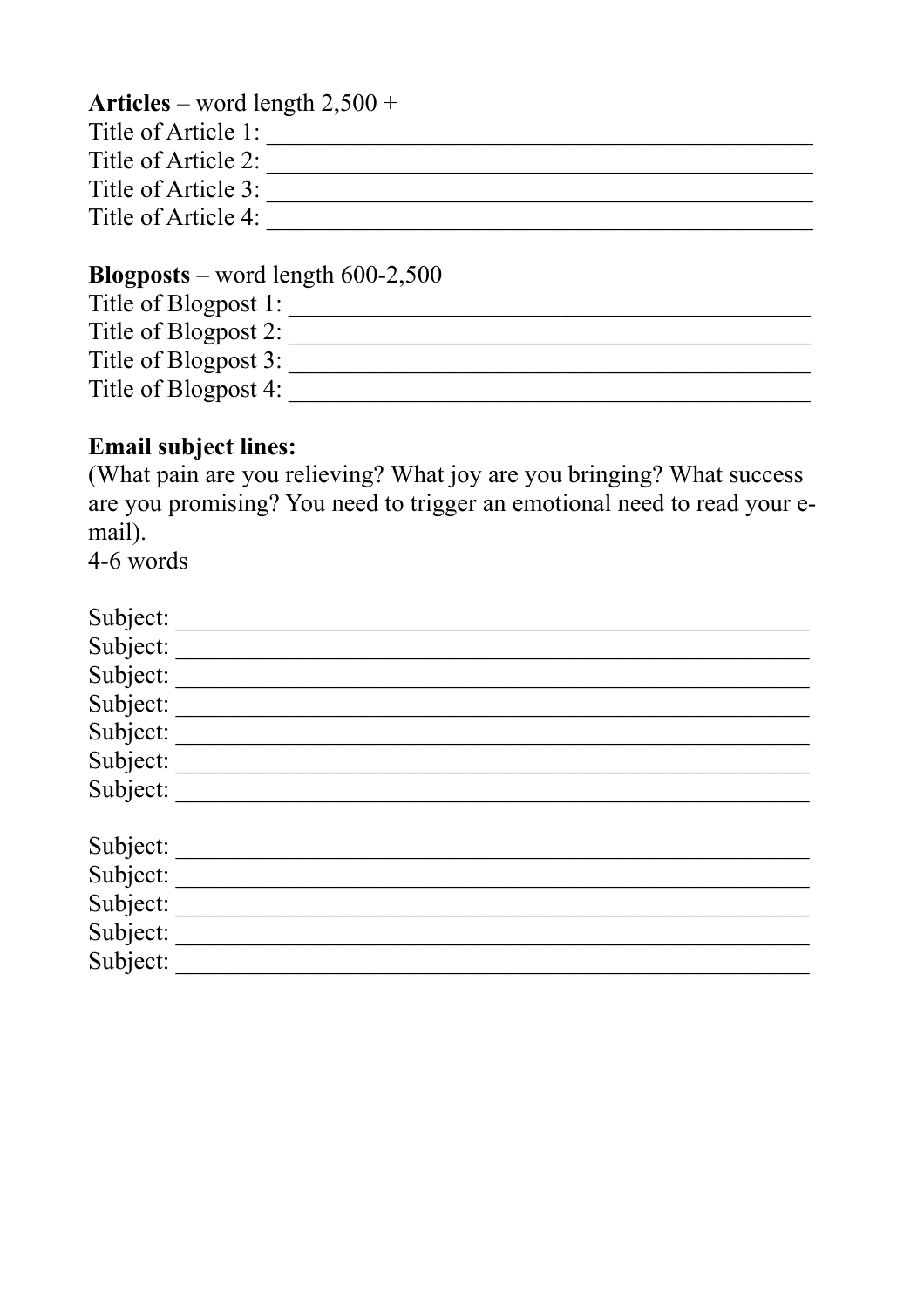## Traffic

Sending to your own email subscriber list.

| Date sent          | E-mail title                    |
|--------------------|---------------------------------|
|                    |                                 |
|                    |                                 |
|                    |                                 |
|                    |                                 |
|                    |                                 |
|                    |                                 |
|                    |                                 |
|                    |                                 |
|                    |                                 |
|                    |                                 |
| Solo ads or adswop |                                 |
|                    | Date ordered Who are you using? |
|                    |                                 |
|                    |                                 |
|                    |                                 |
|                    |                                 |
|                    |                                 |
|                    |                                 |
|                    |                                 |
|                    |                                 |
| Blogposts          |                                 |

Date added to your website / title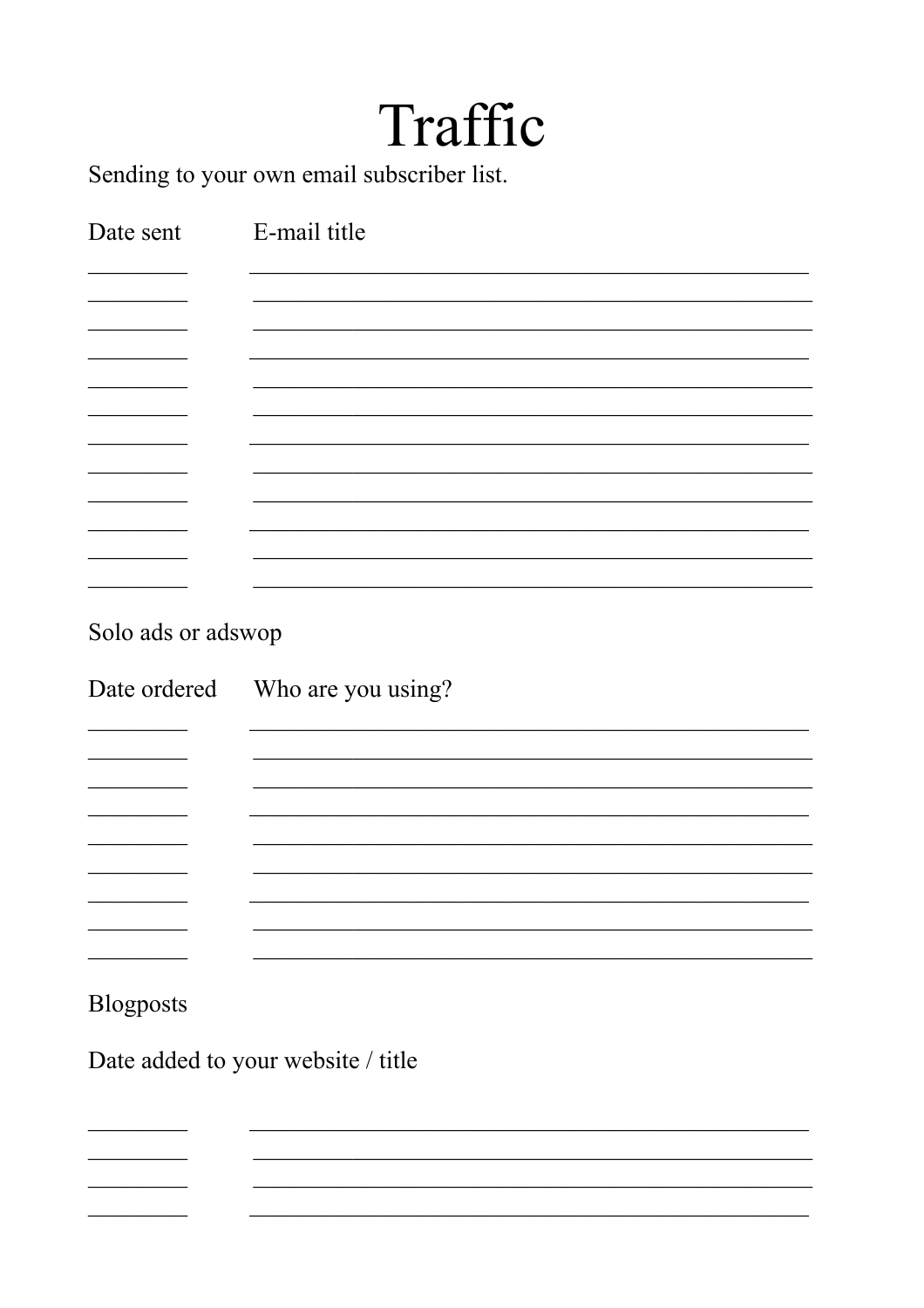<u> La Carlo de Carlo de Carlo de Carlo de Carlo de Carlo de Carlo de Carlo de Carlo de Carlo de Carlo de Carlo d</u>  $\overline{a}$  . The set of  $\overline{a}$ 

 $\overline{\phantom{a}}$ 

**Contract Contract** 

 $\overline{\phantom{a}}$ 

 $\overline{\phantom{0}}$ 

▃

<u> 1999 - Johann Barnett, fransk politiker</u>

<u> Louis Communication</u>

 $\overline{\phantom{0}}$ 

Social media postings. Date and details

Pay Per Click (PPC) advertising. Date and source with price in ()